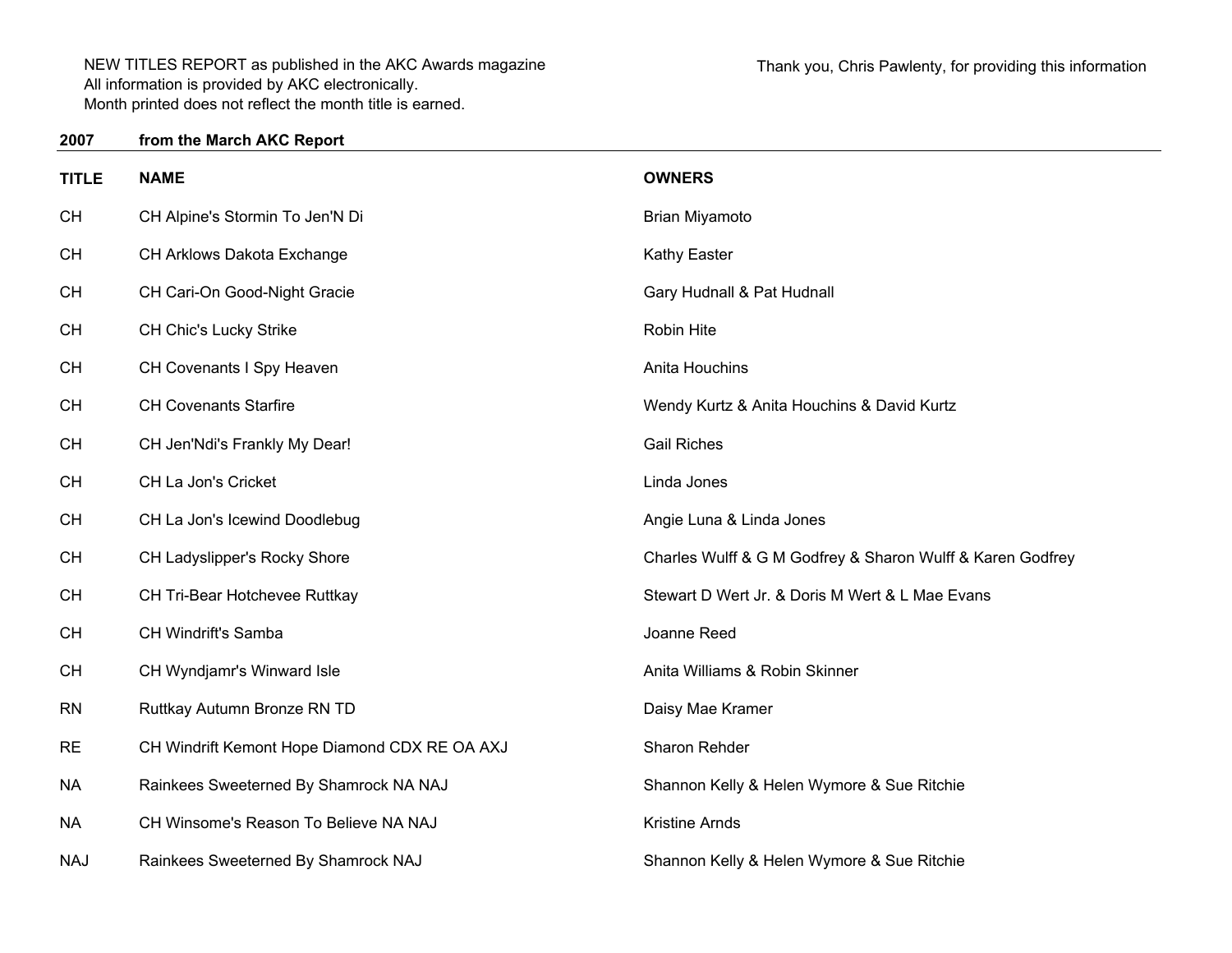| <b>NAP</b> | Daimler's Dress-Ta-Kill CDX MX MXJ NAP NJP            | <b>Shirley Kilpatrick</b>       |
|------------|-------------------------------------------------------|---------------------------------|
| NJP        | Daimler's Dress-Ta-Kill CDX MX MXJ NJP                | <b>Shirley Kilpatrick</b>       |
| <b>OAJ</b> | CH Vandys Oona OA OAJ                                 | Carole Henry                    |
| <b>OAP</b> | CH Daimler Hot Kruisen With Harley CDX AX AXJ OAP NJP | <b>Shirley Kilpatrick</b>       |
| <b>OJP</b> | CH Daimler Hot Kruisen With Harley CDX AX AXJ OAP OJP | <b>Shirley Kilpatrick</b>       |
| AX         | Covenants Jeweled Sierra AX AXJ                       | Karen Staats & Anita Houchins   |
| AX         | CH Shoreline's Up Up And Away RA AX AXJ               | Barbara Lombard & Tawn Sinclair |
| AX         | Sylvan Hot 'N Spicy AX OAJ                            | Phillip Hunt & Loretta Hunt     |
| MXJ        | Abby AX MXJ                                           | Jo Anne Sigler & Bruce Stove    |
| NF.        | Sylvan Hot 'N Spicy AX OAJ NF                         | Phillip Hunt & Loretta Hunt     |

## **From the April AKC Report**

| <b>TITLE</b> | <b>NAME</b>                                          | <b>OWNERS</b>                            |
|--------------|------------------------------------------------------|------------------------------------------|
| <b>CH</b>    | CH Admiraal's Legacy In Motion                       | Wendi Venable                            |
| UDX10        | CH OTCH Klassic's Keeping It Up UDX10 AX AXJ NAP NJP | Bonnie Burman & Terry Burman             |
| <b>RN</b>    | Rainkees Time To Buy Bonds RN                        | <b>Kathy Gray</b>                        |
| <b>RN</b>    | Wild Winds Blue Yonder RN                            | Rachel McDougall-Smith & Brandon J Smith |
| <b>RA</b>    | <b>CH K-Central's Smooth Operator RA</b>             | <b>Maureen Parsons</b>                   |
| <b>RA</b>    | Seamist's Emerald Isle VCD2 RA MX MXJ                | C Jean Munger                            |
| <b>OJP</b>   | Keepsake Spring Into Action CD RA AX AXJ OAP OJP     | Frances D'Amico & Patricia Ferguson      |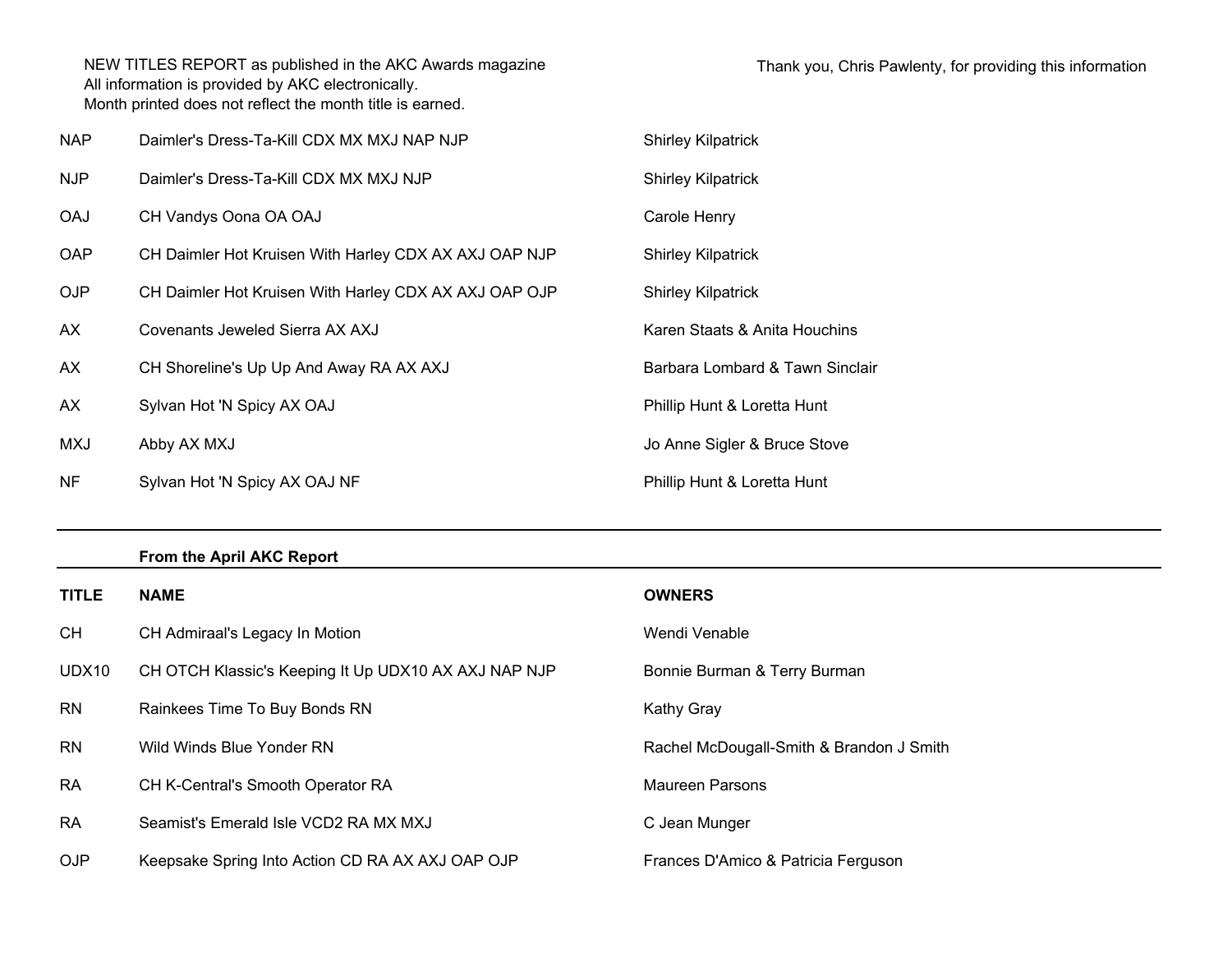|              | NEW TITLES REPORT as published in the AKC Awards magazine<br>All information is provided by AKC electronically.<br>Month printed does not reflect the month title is earned. | Thank you, Chris Pawlenty, for providing this information |
|--------------|------------------------------------------------------------------------------------------------------------------------------------------------------------------------------|-----------------------------------------------------------|
| АX           | CH Shoreline's Tuff Act To Follow CD RE AX AXJ                                                                                                                               | Tawn Sinclair & John Sinclair                             |
| <b>AXJ</b>   | CH Keedox Royal Galaxy OA AXJ                                                                                                                                                | Linda Ferraro & Charisse Ferraro                          |
| <b>NF</b>    | MACH Jo-Lyn's Summer Mist CDX NF                                                                                                                                             | Kay Vonnahme & Janit L Johnson                            |
|              | from the May AKC Report                                                                                                                                                      |                                                           |
| <b>TITLE</b> | <b>NAME</b>                                                                                                                                                                  | <b>OWNERS</b>                                             |
| <b>CH</b>    | CH Afkee's Undercover Angel RN MX MXJ                                                                                                                                        | Lexie E Billman                                           |
| <b>CH</b>    | CH Bellakees Eye Of Newt                                                                                                                                                     | Lynnette Losacco & John L Monday                          |
| <b>CH</b>    | CH Hermit's Room At The Top                                                                                                                                                  | <b>Betty Herman</b>                                       |
| <b>CH</b>    | CH Imagine Just So                                                                                                                                                           | Carolyn Schaldecker                                       |
| <b>CH</b>    | CH Karina's Jungle Rhythm                                                                                                                                                    | Carolyn Ostransky & Edward Ostransky                      |
| <b>CH</b>    | CH Keelypso's Man O' War                                                                                                                                                     | Cynthia Frederiksen & Soren Frederiksen                   |
| <b>CH</b>    | <b>CH Kemont's That Girl</b>                                                                                                                                                 | <b>Tonia Cormier</b>                                      |
| <b>CH</b>    | CH Legend's Purple Reign                                                                                                                                                     | Deanna Cox & Margaret White & Colton Johnson              |
| <b>CH</b>    | CH Legend's Sass And Tude Of Tara                                                                                                                                            | Deanna Cox & Margaret White & Colton Johnson              |
| <b>CH</b>    | CH Markwright's Gone With The Wind                                                                                                                                           | Jennifer Hanson & Kimberly Becker                         |
| <b>CH</b>    | CH Trumpet's In The Mood                                                                                                                                                     | Beth Blankenship                                          |
| <b>CD</b>    | CH Cliffhouse Eclipse CD                                                                                                                                                     | Gene Anne Nichols & Kathleen M Trieschmann                |
| CD           | CH Shoreline's Up Up And Away CD RA AX AXJ NF                                                                                                                                | Barbara Lombard & Tawn Sinclair                           |
| <b>RN</b>    | Chatawa Mayan Gretel RN                                                                                                                                                      | Eugene T Stover & Carmen Stover                           |
| <b>RN</b>    | Sabu Boo-Bear Sabbath CD RN                                                                                                                                                  | Charles Andrew Fry & Barbara Fry                          |
|              |                                                                                                                                                                              |                                                           |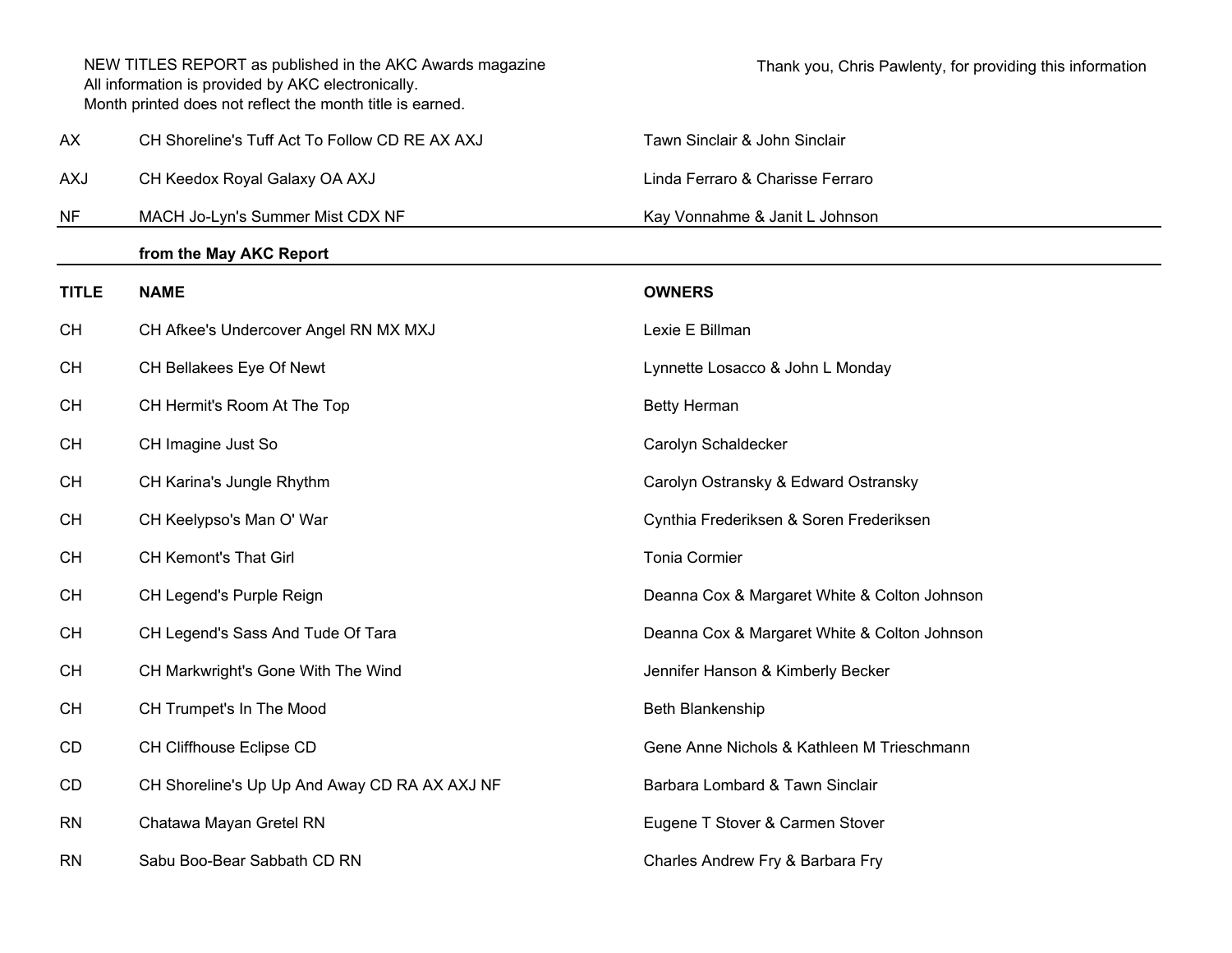| <b>RN</b>         | Shoreline's Ready To Run RN OA AXJ                | Barbara Lombard & Tawn Sinclair                            |
|-------------------|---------------------------------------------------|------------------------------------------------------------|
| <b>RA</b>         | Wilbars Sunnie II RA                              | William And Barbara Morrison                               |
| <b>RE</b>         | CH MACH2 Copykees' Simply Awesome CD RE           | Cherrie Treber & John R Treber                             |
| <b>RE</b>         | Kemont Bridget's A Doubletake RE                  | Mary Ann Cowley & H Keith Cowley & Keith Cowley            |
| <b>NA</b>         | Keepsake Gotcha On My Mind NA OAJ                 | Mary Kay Keenan                                            |
| <b>NA</b>         | Keepsake Karolina Dreamin' NA                     | Lydia B Taylor & James Taylor                              |
| <b>NA</b>         | Maya NA NAJ                                       | <b>Theresa Mccardell</b>                                   |
| <b>NA</b>         | Neela NA NAJ                                      | <b>Allison Nagel</b>                                       |
| <b>NAJ</b>        | Maya NA NAJ                                       | <b>Theresa Mccardell</b>                                   |
| <b>OA</b>         | Keepsake Gotcha On My Mind OA AXJ                 | Mary Kay Keenan                                            |
| <b>OA</b>         | Winsome's Somthing To Talk About OA OAJ           | <b>Christa Sheek</b>                                       |
| <b>OAJ</b>        | Cari-On Cool Hand Luke NA OAJ NF                  | Tom Ballen & Amy Ballen & Rene Sauser & Dennis Lehouillier |
| AX                | Candray Now And Forever RN AX AXJ NJP             | Linda C Cail                                               |
| AX                | CH Keedox Royal Galaxy AX AXJ                     | Linda Ferraro & Charisse Ferraro                           |
| <b>AXJ</b>        | Geluk Miss Daffodil Hillside CD AX AXJ            | M Frances Boyle                                            |
| <b>AXJ</b>        | Keepsake Gotcha On My Mind OA AXJ                 | Mary Kay Keenan                                            |
| <b>MXJ</b>        | CH Shoreline's Tuff Act To Follow CD RE AX MXJ NF | Tawn Sinclair & John Sinclair                              |
| MACH <sub>3</sub> | MACH3 Afkee's Megamotion                          | Maureen Waldron                                            |
| <b>NF</b>         | MACH3 Afkee's Megamotion NF                       | Maureen Waldron                                            |
| NF.               | Cari-On Cool Hand Luke NA OAJ NF                  | Tom Ballen & Amy Ballen & Rene Sauser & Dennis Lehouillier |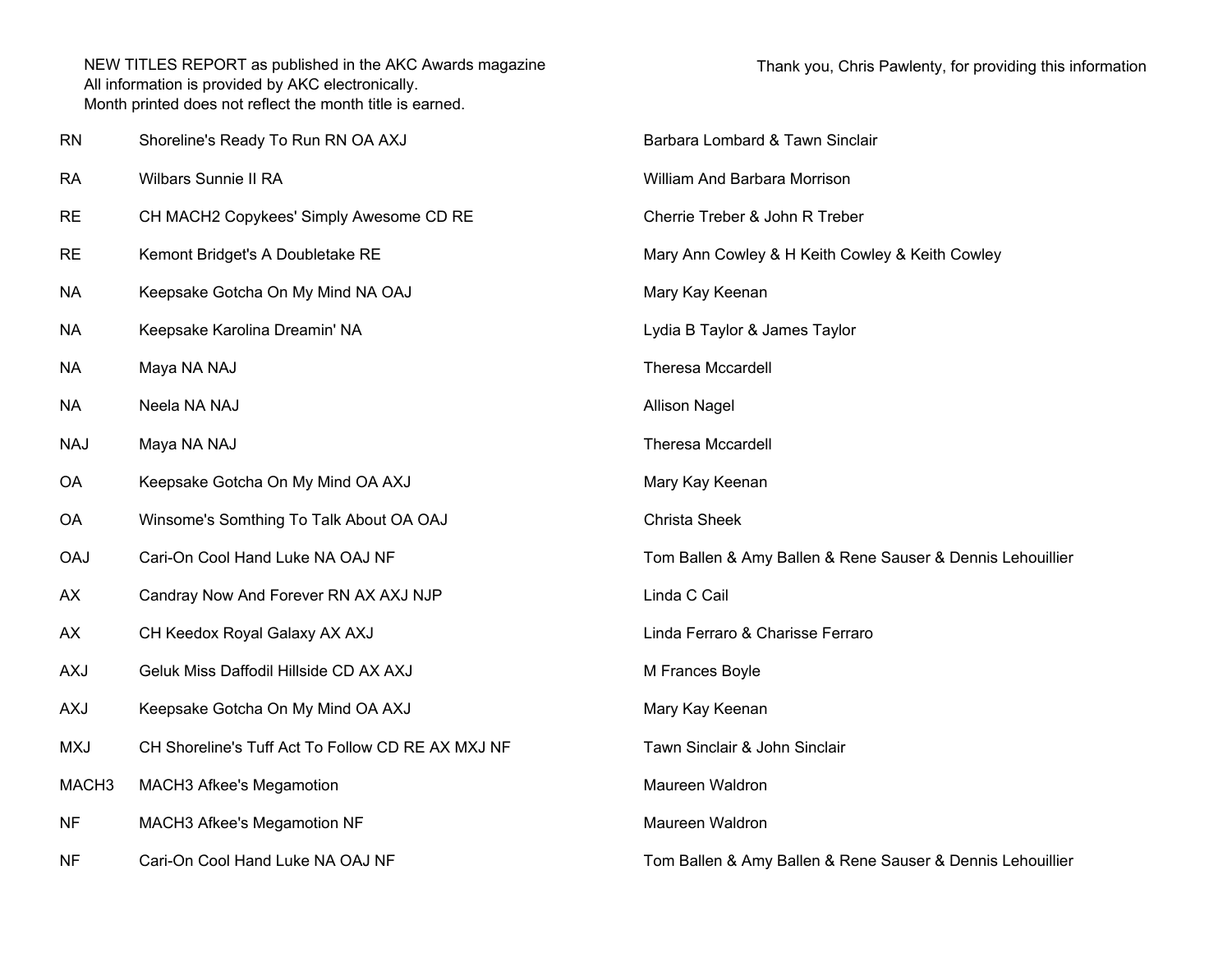| <b>NF</b>    | MACH Imagine Great Expectations CD RE NAP NJP NF  | <b>Beth Godwin</b>                    |
|--------------|---------------------------------------------------|---------------------------------------|
| <b>NF</b>    | MACH17 Molly CD NF                                | Maureen Waldron                       |
| <b>NF</b>    | Shoreline's Leading Lady RN MX MXJ NJP NF         | Lisa Marzban & Tawn Sinclair          |
| <b>NF</b>    | CH Shoreline's Tuff Act To Follow CD RE AX AXJ NF | Tawn Sinclair & John Sinclair         |
| <b>NF</b>    | CH Shoreline's Up Up And Away RA AX AXJ NF        | Barbara Lombard & Tawn Sinclair       |
| <b>NF</b>    | MACH Tasmanian Tiki NF                            | Marsha Yaeger                         |
| <b>NF</b>    | CH Windrift's Beau Jangles MX MXJ NF              | Amy Ballen & Tom Ballen               |
| OF           | Sylvan Hot 'N Spicy AX OAJ OF                     | Phillip Hunt & Loretta Hunt           |
|              | from the June AKC Report                          |                                       |
| <b>TITLE</b> | <b>NAME</b>                                       | <b>OWNERS</b>                         |
| <b>CH</b>    | CH Arklows Travelin Man Of Samba                  | Kathy Easter & Patrick Easter         |
| <b>CH</b>    | CH Athena Mystify Me                              | Danielle Sturgeon & Jennifer Sturgeon |
| <b>CH</b>    | CH Candray Jezabell                               | Carolyn Everett                       |
| <b>CH</b>    | CH Covenants Storm Cat                            | Anita Houchins                        |
| <b>CH</b>    | CH Daimlers Wine N Dine At Skyline                | Louise A Holland & Diane Benz         |
| <b>CH</b>    | CH Legend's Sir Prize Of Lil Wolf                 | Deanna Cox & Colton Johnson           |
| <b>CH</b>    | CH Markwright's Infamous                          | Deborah Hibberd & Lance Hibberd       |
| <b>CH</b>    | CH Nightwind Pow Rite Nthe Kisser                 | Deborah R Hodges                      |
| <b>CH</b>    | CH Purrkees E Motion At Keehill                   | James Ellis & Nancy Ellis             |
| <b>CH</b>    | CH Rickees Diamond Stud                           | <b>Esther S Carr</b>                  |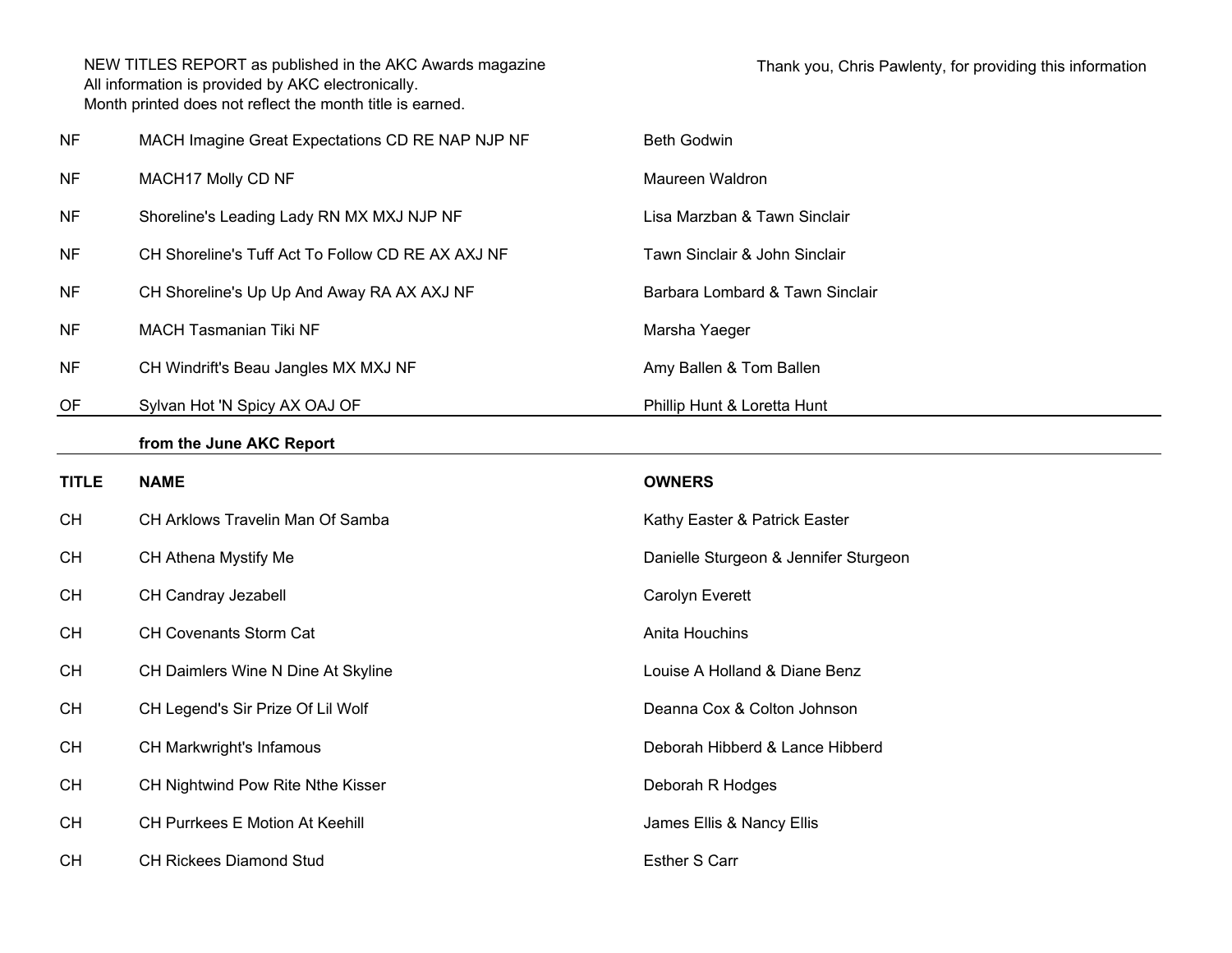| CН         | CH Spirit's Prime Suspect                            | Judy F Thompson                                      |
|------------|------------------------------------------------------|------------------------------------------------------|
| CН         | <b>CH Trumpet's Butterfly Kisses</b>                 | Beth Blankenship                                     |
| CН         | CH Van Florik Tuff Act Of Tedi Kee                   | Patricia A Miller                                    |
| CН         | CH Windrift's American Soldier                       | Joanne Reed                                          |
| СH         | CH Winsome's Check Me Over                           | Kristine Arnds & Tawn Sinclair & Charlene Valdez     |
| <b>CDX</b> | Victor Clark CDX RN                                  | <b>Robin Clark</b>                                   |
| UD         | CH Laser's For Sure Keelane UD                       | Jane Turnage & Beth Blankenship                      |
| UDX11      | CH OTCH Klassic's Keeping It Up UDX11 AX AXJ NAP NJP | Bonnie Burman & Terry Burman                         |
| <b>RN</b>  | <b>Greenkees Rolf RN</b>                             | Alice Thayer                                         |
| RN         | Rebocarrkees Kounter Cruiser RN                      | Lucy Ober Silvey & Marti Carr                        |
| RN         | CH Vandys Kest CD RN                                 | Mrs. James F Swimme & Carole Henry                   |
| NА         | Danika Hermione NA                                   | <b>Kris Seiter</b>                                   |
| NА         | Vandys Malikei NA                                    | Mary A Nigro & Carole Henry                          |
| <b>NAP</b> | Candray Now And Forever RN AX AXJ NAP NJP            | Linda C Cail                                         |
| OAP        | Daimler's Dress-Ta-Kill CDX MX MXJ OAP OJP           | <b>Shirley Kilpatrick</b>                            |
| МX         | Seamist's Storm On The Horizon CDX RN MX MXJ         | C Jean Munger                                        |
| NAJ        | <b>Covenant High Priestess NAJ</b>                   | Patricia Ferguson & Frances D'Amico & Anita Houchins |
| NAJ        | CH Kemont's Double Park NAJ                          | Sandra I Lambright & Stephanie Pullen                |
| <b>NJP</b> | Shorelines Sea Ready NJP                             | Jocelyn Tipple                                       |
| <b>CAJ</b> | Maya NA OAJ                                          | <b>Theresa Mccardell</b>                             |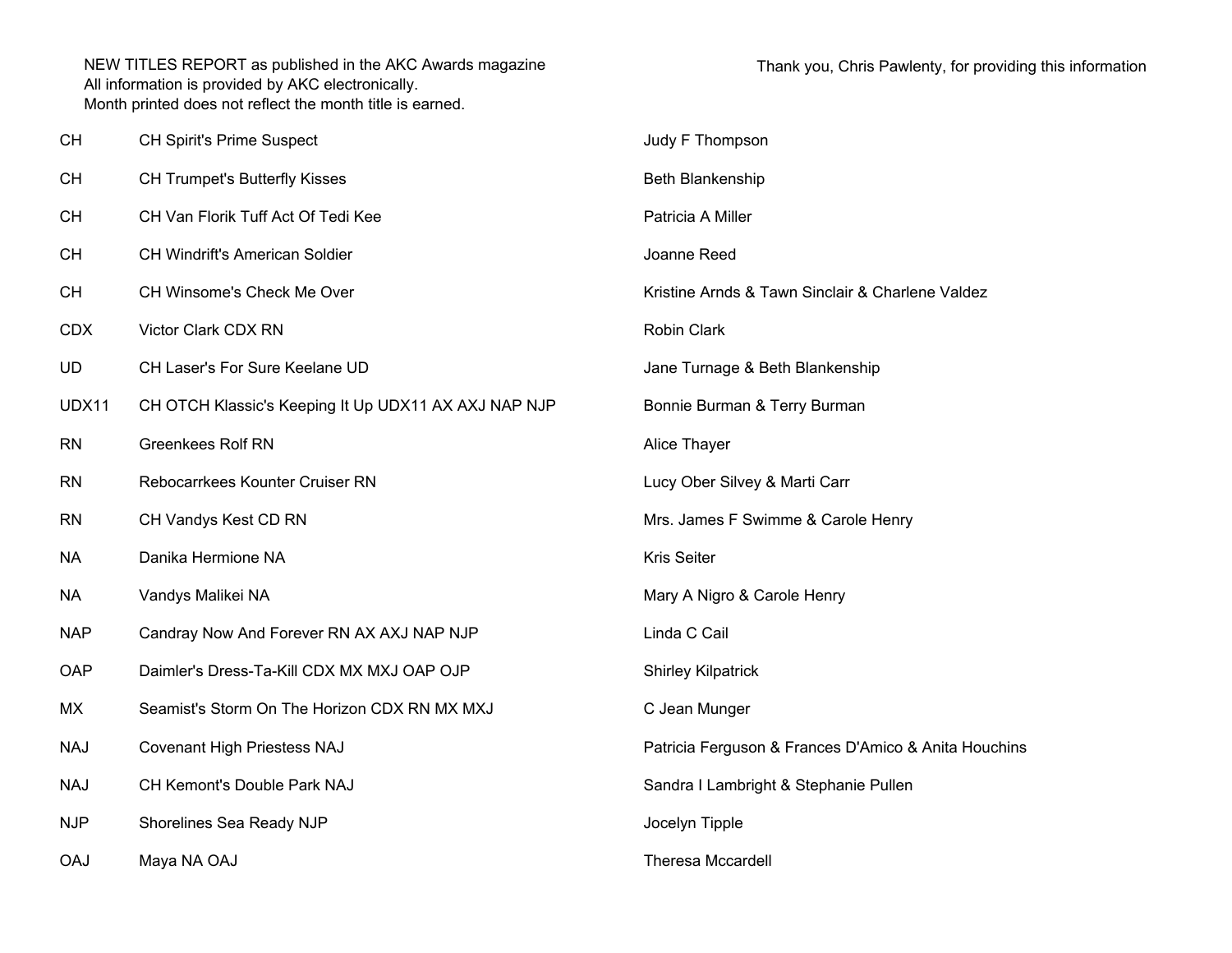|              | NEW TITLES REPORT as published in the AKC Awards magazine<br>All information is provided by AKC electronically.<br>Month printed does not reflect the month title is earned. | Thank you, Chris Pawlenty, for providing this information |
|--------------|------------------------------------------------------------------------------------------------------------------------------------------------------------------------------|-----------------------------------------------------------|
| <b>OJP</b>   | Daimler's Dress-Ta-Kill CDX MX MXJ NAP OJP                                                                                                                                   | <b>Shirley Kilpatrick</b>                                 |
| <b>AXJ</b>   | CH Shamrock's Perfect Timing NA AXJ                                                                                                                                          | Sue Ritchie & Shannon Kelly                               |
| <b>MXJ</b>   | CH Shoreline's Ready T'Winsome OA MXJ                                                                                                                                        | Kristine Arnds & Tawn Sinclair                            |
| OF           | MACH3 Afkee's Megamotion OF                                                                                                                                                  | Maureen Waldron                                           |
| OF           | MACH17 Molly CD OF                                                                                                                                                           | Maureen Waldron                                           |
|              | from the July AKC Report                                                                                                                                                     |                                                           |
| <b>TITLE</b> | <b>NAME</b>                                                                                                                                                                  | <b>OWNERS</b>                                             |
| <b>CH</b>    | CH Cambrys Red Hot Chili Pepper                                                                                                                                              | <b>Becky Severance</b>                                    |
| <b>CH</b>    | <b>CH Chic's Private Stock</b>                                                                                                                                               | Robin Hite                                                |
| <b>CH</b>    | CH Daimler's Moonlight Magic CDX RE NA NAJ                                                                                                                                   | Lois Albright                                             |
| <b>CH</b>    | CH Jenndi's Jubilee Jazzy Girl                                                                                                                                               | Sonya Anton                                               |
| <b>CH</b>    | CH Klassic's Forty Licks                                                                                                                                                     | Roseanne D Conrad & Kathi Fleischer                       |
| <b>CH</b>    | CH Wund-R Y's Leading Lady                                                                                                                                                   | Terri Vanschyndel                                         |
| CD           | CH Sherwood's For The Fun Of It CD                                                                                                                                           | Richard Su & Judith Nye                                   |
| <b>CDX</b>   | CH Allante's Barrier Reef VCD1 CDX RN                                                                                                                                        | Victoria Leitner                                          |
| <b>CDX</b>   | CH Shoreline's Tuff Act To Follow CDX RE AX MXJ NF                                                                                                                           | Tawn Sinclair & John Sinclair                             |
| UD           | Do Ya Mind If I Smoke? UD NA                                                                                                                                                 | <b>Terry Mccullough</b>                                   |
| <b>UD</b>    | CH Keepsake Giving Me Chills UD MX MXJ                                                                                                                                       | Margaret Bissell                                          |
| UDX3         | CH OTCH MACH Keepsake Moonlight Serenade UDX3                                                                                                                                | Margaret Bissell                                          |
| <b>RN</b>    | <b>Covenant RN</b>                                                                                                                                                           | Norma Gaddy & Michael Gaddy                               |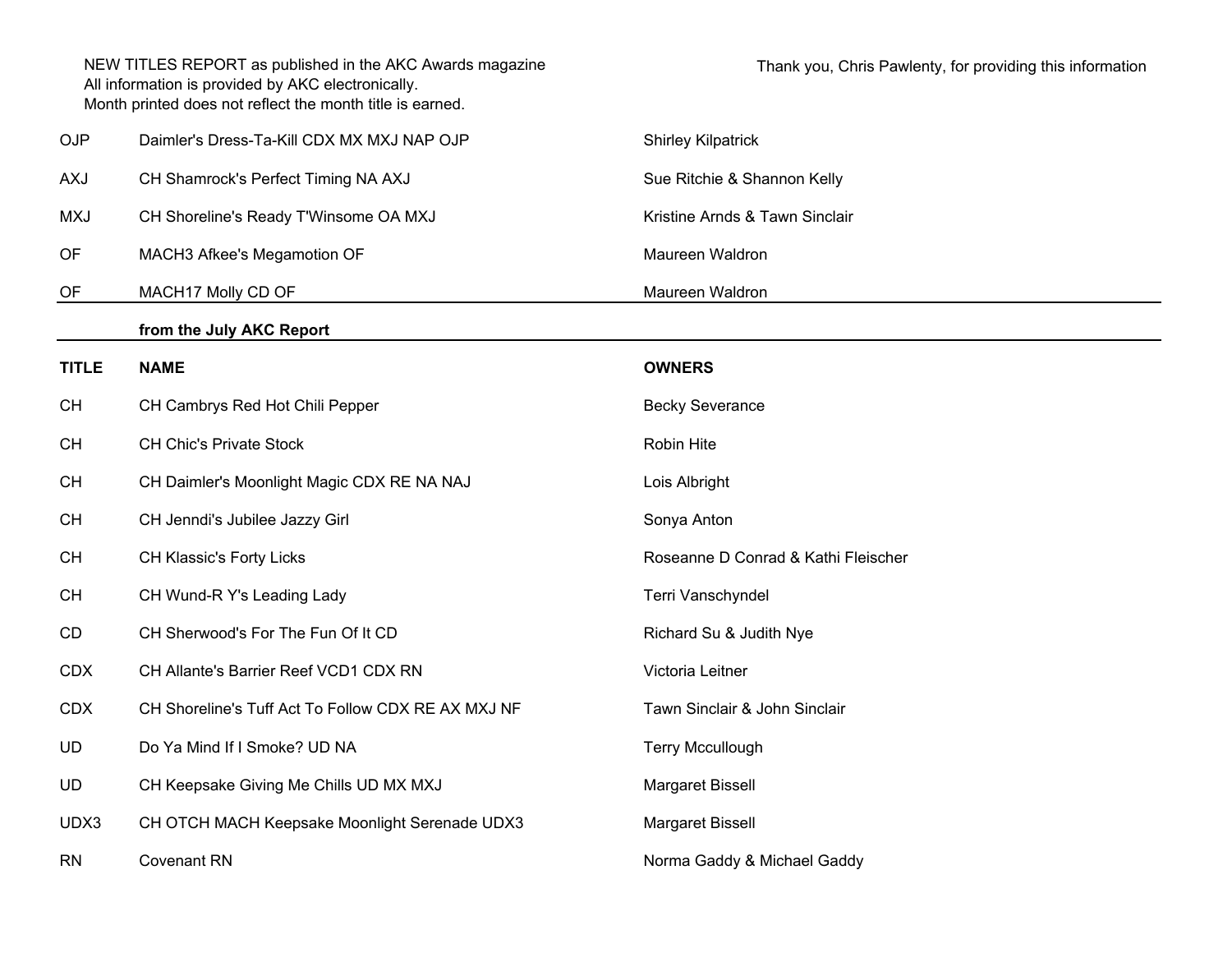RN CH OTCH Daimler's Dame Extraordinaire UDX2 RN NA NAJ AXP AJP Joy-Ann Pool

| <b>RN</b>  | Do Ya Mind If I Smoke? UD RN NA               | <b>Terry Mccullough</b>                     |
|------------|-----------------------------------------------|---------------------------------------------|
| <b>RN</b>  | Imagine The Places You'll Go RN               | <b>Marilyn Cornelius</b>                    |
| <b>RN</b>  | Kameo's Fallen Angel RN                       | John K Squier & Carol Squier                |
| <b>RN</b>  | Kristenborn Iron Duke RN                      | Jean Ann Christensen & Harold L Christensen |
| <b>RN</b>  | Markwrights Secret Of My Success RN           | Elizabeth Pollen                            |
| <b>RN</b>  | CH Skyline's Celemir RN                       | Michele McGrath                             |
| <b>RN</b>  | Wilson's Rio Racer RN                         | Lt. Col. Norman Wilson                      |
| <b>RA</b>  | CH Ashbrook's Inside Trader CD RA             | Karen Blair & Linda B Moss                  |
| <b>RA</b>  | Keesbrook Secret Celebration UD RA MX MXJ     | Lila Dann                                   |
| RA         | Rodney Harold Rufus RA                        | <b>Elizabeth Strick</b>                     |
| <b>RA</b>  | Seamist's Storm On The Horizon CDX RA MX MXJ  | C Jean Munger                               |
| <b>RA</b>  | Sir Reginald Hildebrand RA                    | Pamela Hildebrand                           |
| <b>RE</b>  | CH Cliffhouse Justice For All CD RE           | Kelli Denton & Becky Denton                 |
| <b>RE</b>  | CH Jocose Jamaica'N Me Crazy RE               | Kristina Witzka & Mrs. Maureen Garappolo    |
| <b>RE</b>  | Nightwind Keepsake Treasure UDX RE MXP MJP    | Dr. Margaret Bissell                        |
| <b>RE</b>  | CH Roc-N-Ro's Mountains High CDX RE           | Emily Taggart & Harold Taggart              |
| <b>RE</b>  | CH Shoreline's Up Up And Away CD RE AX AXJ NF | Barbara Lombard & Tawn Sinclair             |
| <b>RAE</b> | CH Cari-On Tootsie Of Shadowood CDX RAE       | Barbara A Brown                             |
| <b>RAE</b> | CH Shadowood's Kandi Kan Du CD RAE            | Barbara A Brown                             |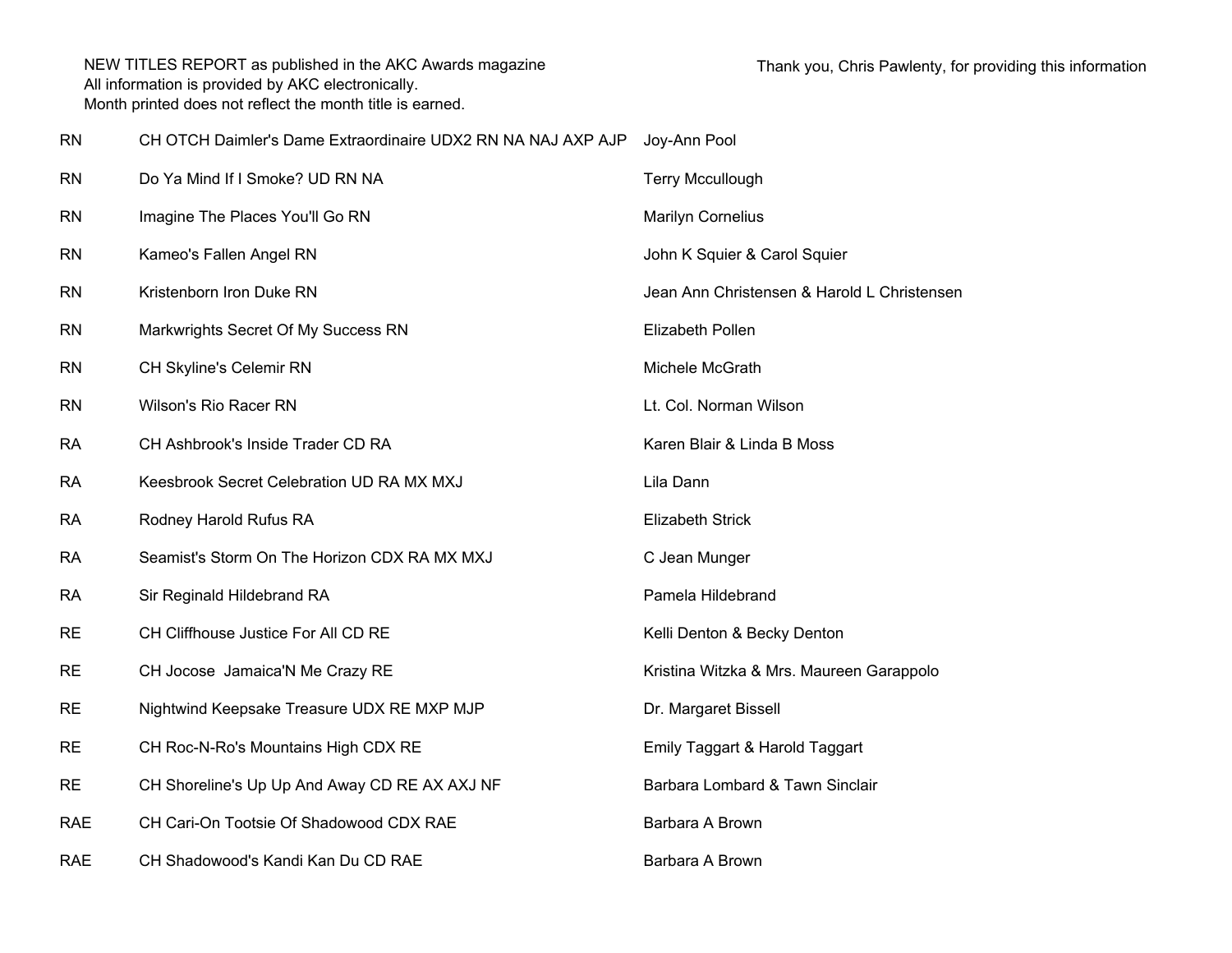| <b>NA</b>    | Vandys Nydia CD RE NA NAJ                             | Barbara Eng & Carole Henry                            |
|--------------|-------------------------------------------------------|-------------------------------------------------------|
| <b>OA</b>    | Ashwood's Chocolate Craving OA AXJ NF                 | Cynthia Ernat & Geneva Ernat                          |
| OA           | CH Jo-Lyn's Dasher CD RE OA NAJ NAP NJP               | Donna L Schmitt & Janit L Johnson                     |
| OA           | Maya OA OAJ                                           | Theresa Mccardell                                     |
| <b>AXP</b>   | Daimler's Dress-Ta-Kill CDX MX MXJ AXP AJP            | <b>Shirley Kilpatrick</b>                             |
| <b>NAJ</b>   | Danika Hermione NA NAJ                                | <b>Kris Seiter</b>                                    |
| <b>NAJ</b>   | Resqs There Goes Thnabrhood NAJ                       | Roseann Vorce                                         |
| <b>NAJ</b>   | Sasha NA NAJ                                          | Sandra Schmitz                                        |
| AXJ          | Ashwood's Chocolate Craving NA AXJ NF                 | Cynthia Ernat & Geneva Ernat                          |
| <b>AJP</b>   | CH Daimler Hot Kruisen With Harley CDX AX AXJ OAP AJP | <b>Shirley Kilpatrick</b>                             |
| <b>AJP</b>   | Daimler's Dress-Ta-Kill CDX MX MXJ OAP AJP            | <b>Shirley Kilpatrick</b>                             |
| <b>NF</b>    | Ashwood's Chocolate Craving NA OAJ NF                 | Cynthia Ernat & Geneva Ernat                          |
| <b>NF</b>    | MACH2 Ben NF                                          | Craig Josling & Judith Hintzman                       |
| <b>NF</b>    | Koanne's Wish Come True MX MXJ NF                     | Cynthia Ernat                                         |
| <b>NF</b>    | Little Quiesha Rose OA AXJ NF                         | Debra L Mccarty & Mark Mccarty                        |
|              | from the August AKC Report                            |                                                       |
| <b>TITLE</b> | <b>NAME</b>                                           | <b>OWNERS</b>                                         |
| <b>CH</b>    | CH Allante's Goodgollymissmolly                       | Vickie Lynn Buttery & Edwin B Buttery & JERI SPALDING |
| <b>CH</b>    | CH Confetti's Cosmic Bingo                            | Jane Bator & Daniel Manley-Arrieta                    |
| <b>CH</b>    | CH Jo-Lyn's Jupiter                                   | Janit L Johnson                                       |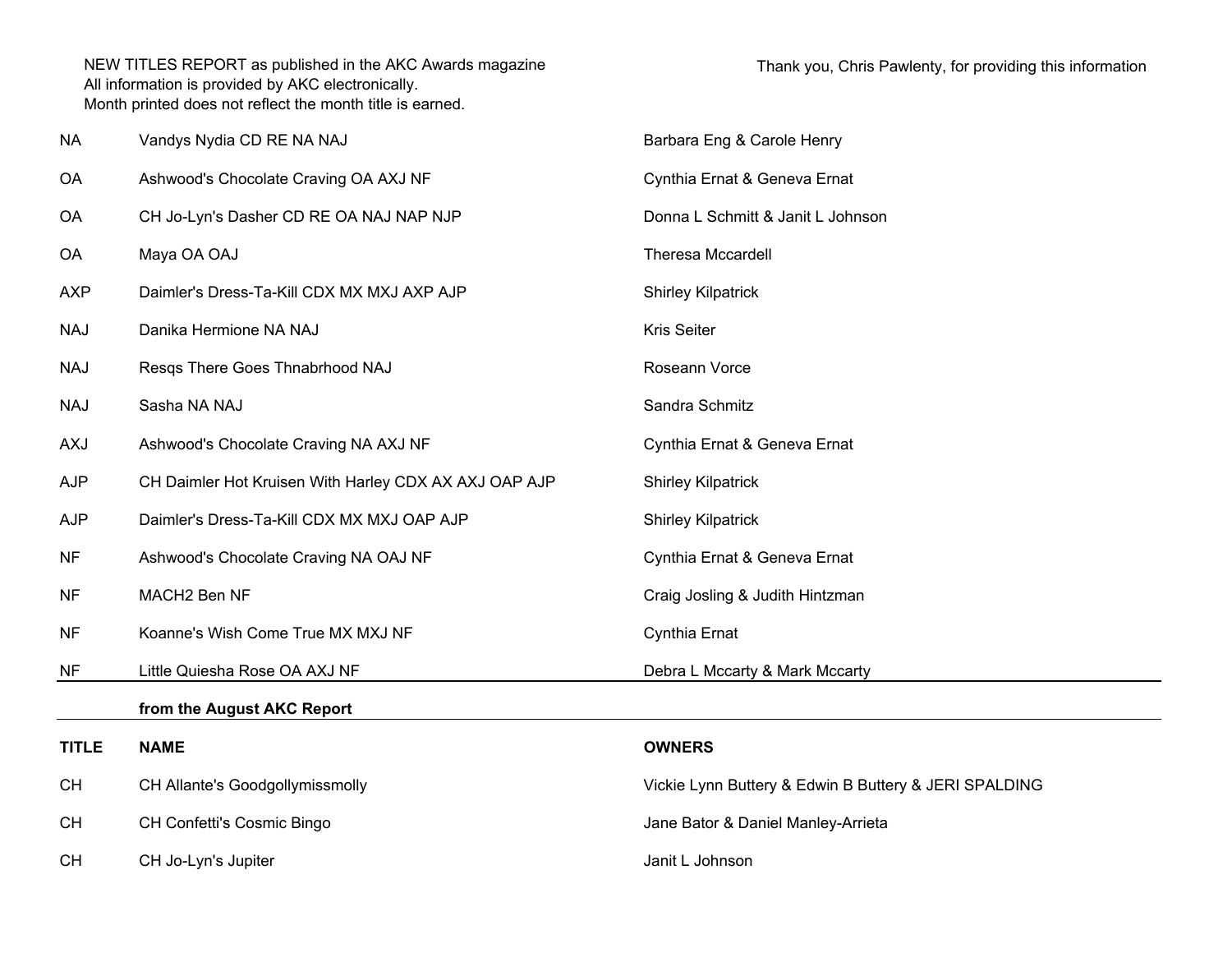| <b>CH</b>  | CH Katari's Alexander The Great         | Jean Philpott Smith                            |
|------------|-----------------------------------------|------------------------------------------------|
| <b>CH</b>  | CH Keeshoda's Simon Says Cari-On        | Rene Sauser & Dennis Le Houillier              |
| <b>CH</b>  | CH Keesrich Gone With The Win           | <b>Gail Riches</b>                             |
| <b>CH</b>  | CH Keesrich Life Is An Open Road        | Cynthia Upward                                 |
| <b>CH</b>  | CH Kinderdike's Kogamotion              | Cynthia Van Farowe & Sarah Kelly               |
| <b>CH</b>  | CH Lamotte Lightening Strikes           | Irene Munson & Betty Munson & Joshua Bradberry |
| <b>CH</b>  | CH Nightwind's Jelly Bean               | Deborah R Hodges & I Robin Hodges              |
| <b>CH</b>  | CH Shorelines Touchdown Iv Barkee       | Delaena Bundsen & Elisa Browning               |
| <b>CH</b>  | CH Sonata Simply Unforgettable          | Kathy Sokac                                    |
| <b>CH</b>  | CH Vosdal Ashbrook's Adam               | Linda Moss & LaNora Madden                     |
| <b>CH</b>  | CH Windrift's Orchid Samba Ls           | G M Godfrey & Karen S Godfrey                  |
| <b>CH</b>  | CH Wyndjamr's Merry Dancer              | Robin G Skinner & Kenneth J Skinner            |
| <b>CD</b>  | Darkenwald Windjammer CD                | Lesile Foldesi & Catherine S Foldesi           |
| CD         | Klassic's Play With Fire CD RN          | Ann M McHugh                                   |
| <b>CDX</b> | Geluk Miss Daffodil Hillside CDX AX AXJ | M Frances Boyle                                |
| UD         | MACH4 Sierra Buster Bear UD             | Kay Vonnahme                                   |
| <b>RN</b>  | Daimler's Gizmos 'N Gadgets RN          | Lynne Anderson                                 |
| <b>RN</b>  | Foxfair Klassic Easy Goer RN            | Christina Maier                                |
| <b>RN</b>  | CH Imagine's Sensation RN               | Carolyn Schaldecker                            |
| <b>RN</b>  | <b>CH Vandaban Wessex RN</b>            | Deborah A Lynch & Jeanne Buente                |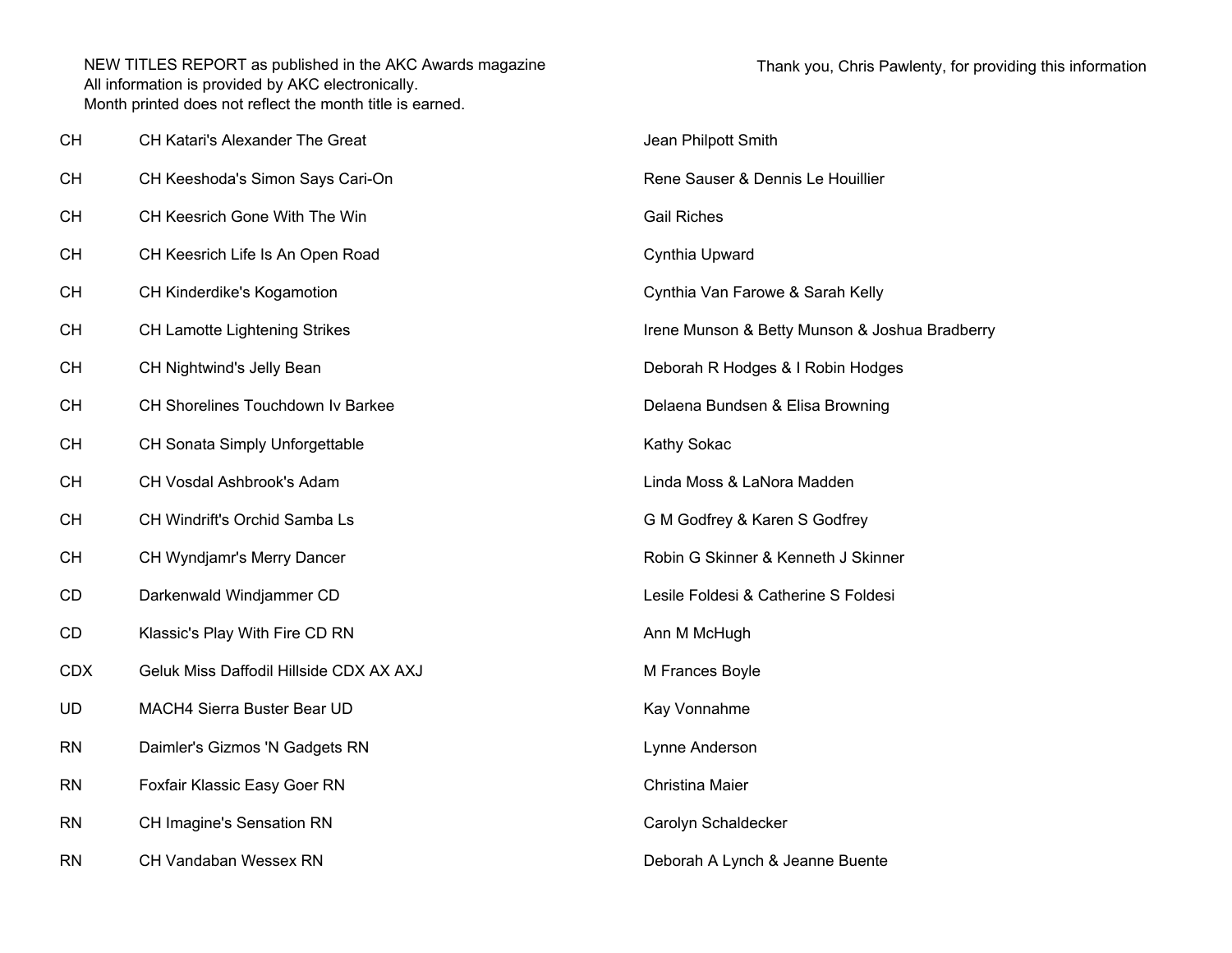| <b>RE</b>   | CH K-Central's Smooth Operator RE                     | <b>Maureen Parsons</b>         |
|-------------|-------------------------------------------------------|--------------------------------|
| <b>RE</b>   | Sir Reginald Hildebrand RE                            | Pamela Hildebrand              |
| <b>RAE</b>  | Keestonekees New Sierra Mist RAE                      | Gary Johnson & Sandra Johnson  |
| <b>NA</b>   | Kira NA                                               | Sandra Schmitz                 |
| <b>NAP</b>  | Neela NA NAJ NAP NJP                                  | <b>Allison Nagel</b>           |
| <b>AXP</b>  | CH Daimler Hot Kruisen With Harley CDX AX AXJ AXP AJP | <b>Shirley Kilpatrick</b>      |
| <b>NAJ</b>  | Kira NA NAJ                                           | Sandra Schmitz                 |
| <b>NJP</b>  | Neela NA NAJ NJP                                      | <b>Allison Nagel</b>           |
| <b>OAJ</b>  | CH Silver Mist Lady O The Valley" OA OAJ"             | Laura L Lenci                  |
| <b>OAJ</b>  | Vandys Presto CDX RE NA OAJ                           | Theresa Bricker & Carole Henry |
| <b>AXJ</b>  | Sylvan Hot 'N Spicy AX AXJ XF                         | Phillip Hunt & Loretta Hunt    |
| <b>NF</b>   | CH Afkee's Undercover Angel RN MX MXJ NF              | Lexie E Billman                |
| OF          | CH Shoreline's Tuff Act To Follow CDX RE AX MXJ OF    | Tawn Sinclair & John Sinclair  |
| OF          | <b>MACH Tasmanian Tiki OF</b>                         | Marsha Yaeger                  |
| <b>XF</b>   | MACH3 Afkee's Megamotion XF                           | Maureen Waldron                |
| <b>XF</b>   | MACH17 Molly CD XF                                    | Maureen Waldron                |
| <b>XF</b>   | Sylvan Hot 'N Spicy AX OAJ XF                         | Phillip Hunt & Loretta Hunt    |
| <b>MACH</b> | CH MACH Keepsake Giving Me Chills UD                  | Margaret Bissell               |
|             | from the September AKC Report                         |                                |

**TITLE NAME OWNERS**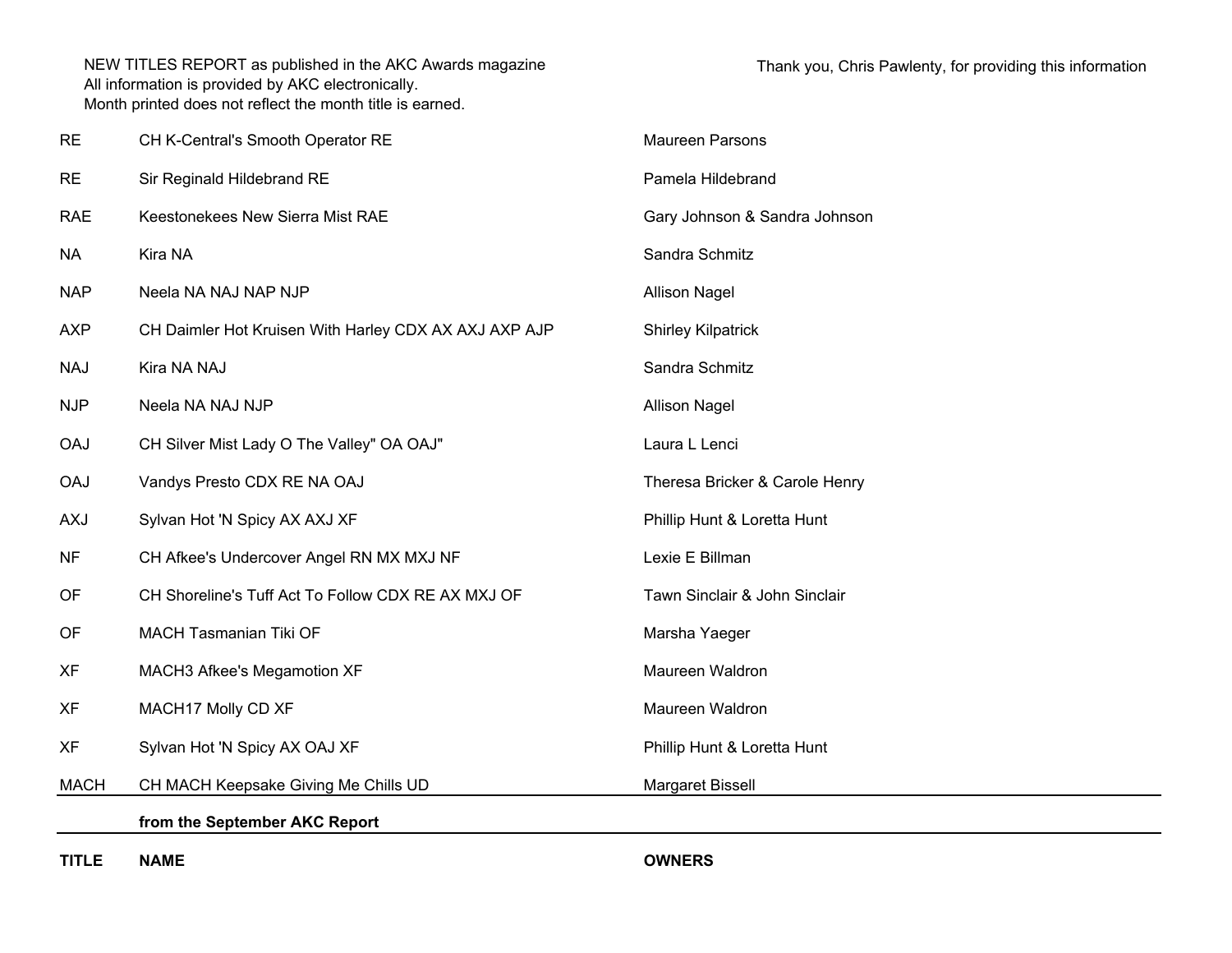| CН | CH Bonnyvale's Picture This           | Joanne Harrar & Carolyn Wolfe & Darlene Basch & Jim Wolfe |  |
|----|---------------------------------------|-----------------------------------------------------------|--|
| CН | CH Cliffhouse Celtic Cross            | Kathleen Trieschmann & Linda Moss                         |  |
| CН | CH Darkenwald Ariel At Southcar       | Lynne Hewitt & Suzette Lefebvre                           |  |
| CН | CH Designer's Co-Star                 | Rita Jacobs & Joyce Cardwell                              |  |
| CН | CH Kesmopolitan Serendipity RN        | Dawn M Sung                                               |  |
| CН | CH Markwright's Oops I Didlt Again    | Ann M Mchugh                                              |  |
| CН | CH Nightwind's Tip Off                | Deborah R Hodges & L Robin Hodges                         |  |
| CН | CH Parrkees Insurance Policy          | Eileen A Parr & James K Parr                              |  |
| CН | CH Richwoods Special Forces           | Elizabeth D Fortino & Charlotte A Richards                |  |
| CН | <b>CH Sonata's Prince Of Secrets</b>  | Dianne J Gelinas & Robert Gelinas                         |  |
| CН | CH Windrift's Cash'N Carry Ls         | G M Godfrey & Karen S Godrey                              |  |
| CН | CH Windrift's Morningstar             | Joanne Reed & Cheray Unman                                |  |
| CD | CH Jocose Jamaica'N Me Crazy CD RE    | KRISTINA WITZKA & Mrs. Maureen Garappolo                  |  |
| CD | Keestonekees New Sierra Mist CD RAE   | Gary Johnson & Sandra Johnson                             |  |
| CD | Shoreline's Ready To Run CD RA OA AXJ | Barbara Lombard & Tawn Sinclair                           |  |
| RN | Rainkees He's Got Razzmatazz RN       | <b>Beth Godwin</b>                                        |  |
| RN | Sun-Kiss Roxy RN                      | Kathleen A Bloden & Donna Williams & Ernest Williams      |  |
| RN | CH Wyndjamr's Winward Isle RN         | Anita Williams & Robin Skinner                            |  |
| RA | Cornerstone's Jabez At Adonal RA      | Barbara Kasparian & Richard Kasparian                     |  |
| RA | Shoreline's Ready To Run CD RA OA AXJ | Barbara Lombard & Tawn Sinclair                           |  |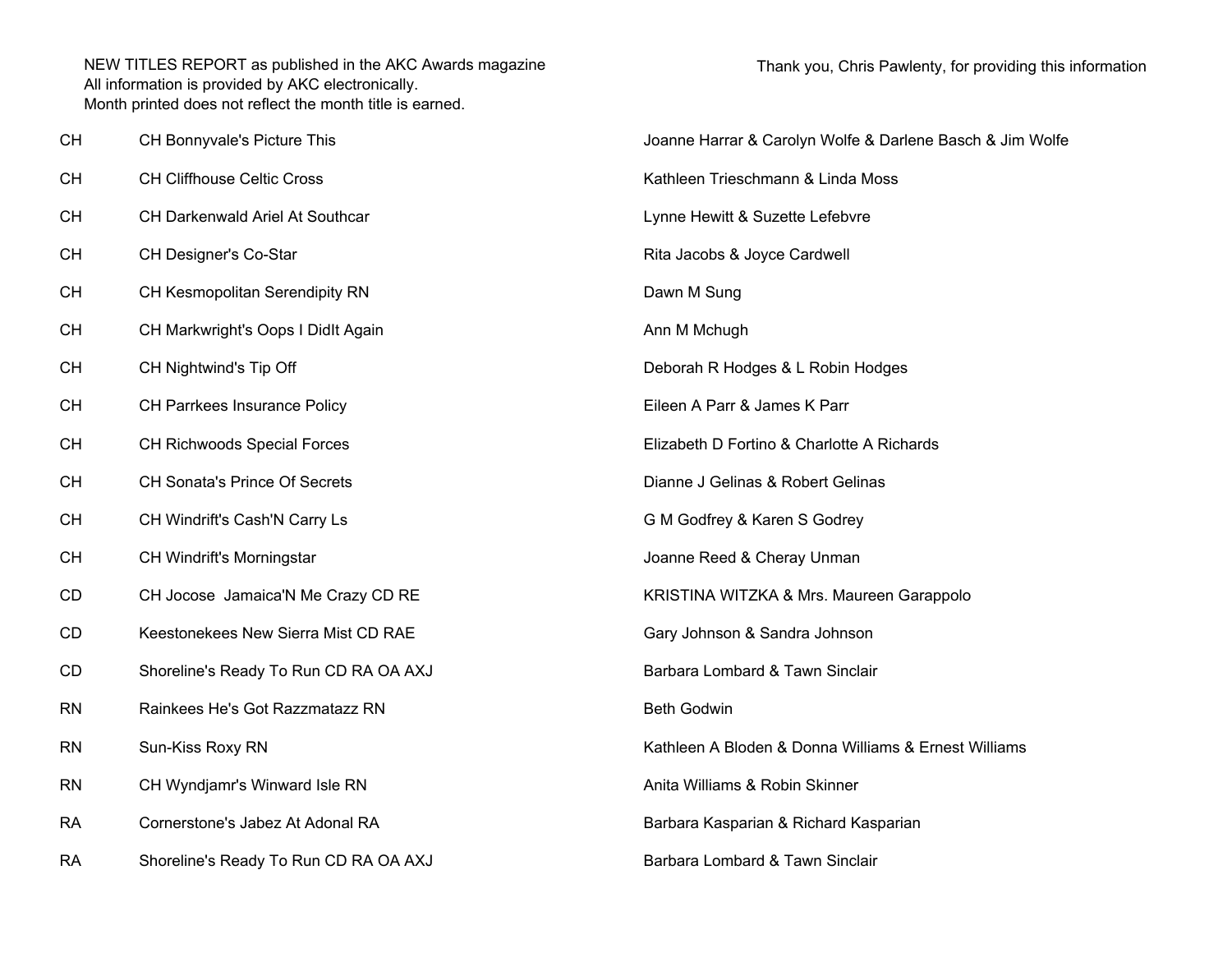| <b>RE</b>    | Pymmint Ravnschild Westcrest CD RE AX AXJ        | E Constance Miller & Patricia P Tasker                    |  |
|--------------|--------------------------------------------------|-----------------------------------------------------------|--|
| <b>RAE</b>   | CH Bonnyvales's Wild Irish Rose RAE              | Darlene Bosch & Carolyn Wolfe & Jim Wolfe & Joanne Harrar |  |
| <b>NAP</b>   | Kana's House That Jack Built NAP NJP             | Dina A Zinnes                                             |  |
| <b>AXP</b>   | Keepsake Spring Into Action CD RA AX AXJ AXP AJP | Frances D'Amico & Patricia Ferguson                       |  |
| МX           | Abby MX MXJ                                      | Jo Anne Sigler & Bruce Stove                              |  |
| <b>NAJ</b>   | B Mi Glamour Gal O' Mine RA NAJ                  | Patricia Dunham                                           |  |
| <b>NAJ</b>   | <b>Covenant Rising Sun NAJ</b>                   | Patricia Ferguson & Frances D'Amico                       |  |
| <b>OJP</b>   | Neela NA NAJ NAP OJP                             | <b>Allison Nagel</b>                                      |  |
| <b>AXJ</b>   | Maya OA AXJ                                      | <b>Theresa Mccardell</b>                                  |  |
| <b>AJP</b>   | Keepsake Spring Into Action CD RA AX AXJ OAP AJP | Frances D'Amico & Patricia Ferguson                       |  |
| <b>MXJ</b>   | Shoreline's Ready To Run CD RA OA MXJ            | Barbara Lombard & Tawn Sinclair                           |  |
| <b>NF</b>    | Carr Kees Rick's Roosevelt CD AX AXJ NF          | Pat Stolte                                                |  |
| OF           | MACH Imagine Great Expectations CD RE NAP NJP OF | <b>Beth Godwin</b>                                        |  |
| OF           | MACH Jo-Lyn's Summer Mist CDX OF                 | Kay Vonnahme & Janit L Johnson                            |  |
|              | from the October AKC Report                      |                                                           |  |
| <b>TITLE</b> | <b>NAME</b>                                      | <b>OWNERS</b>                                             |  |
| <b>CH</b>    | CH Kidkees Island Guru                           | Nancy Baggott & Kathy Gray & Robert Johnson               |  |
| <b>CH</b>    | CH Ruttkay Pa Jamma                              | L Mae Evans                                               |  |
| <b>CH</b>    | CH Shoreline's Easy On The Eyes                  | Donna Raney & Tawn Sinclair                               |  |
| <b>CH</b>    | CH Windrift's Mega Funds.Com                     | Richard Ryan & Barbara Ryan                               |  |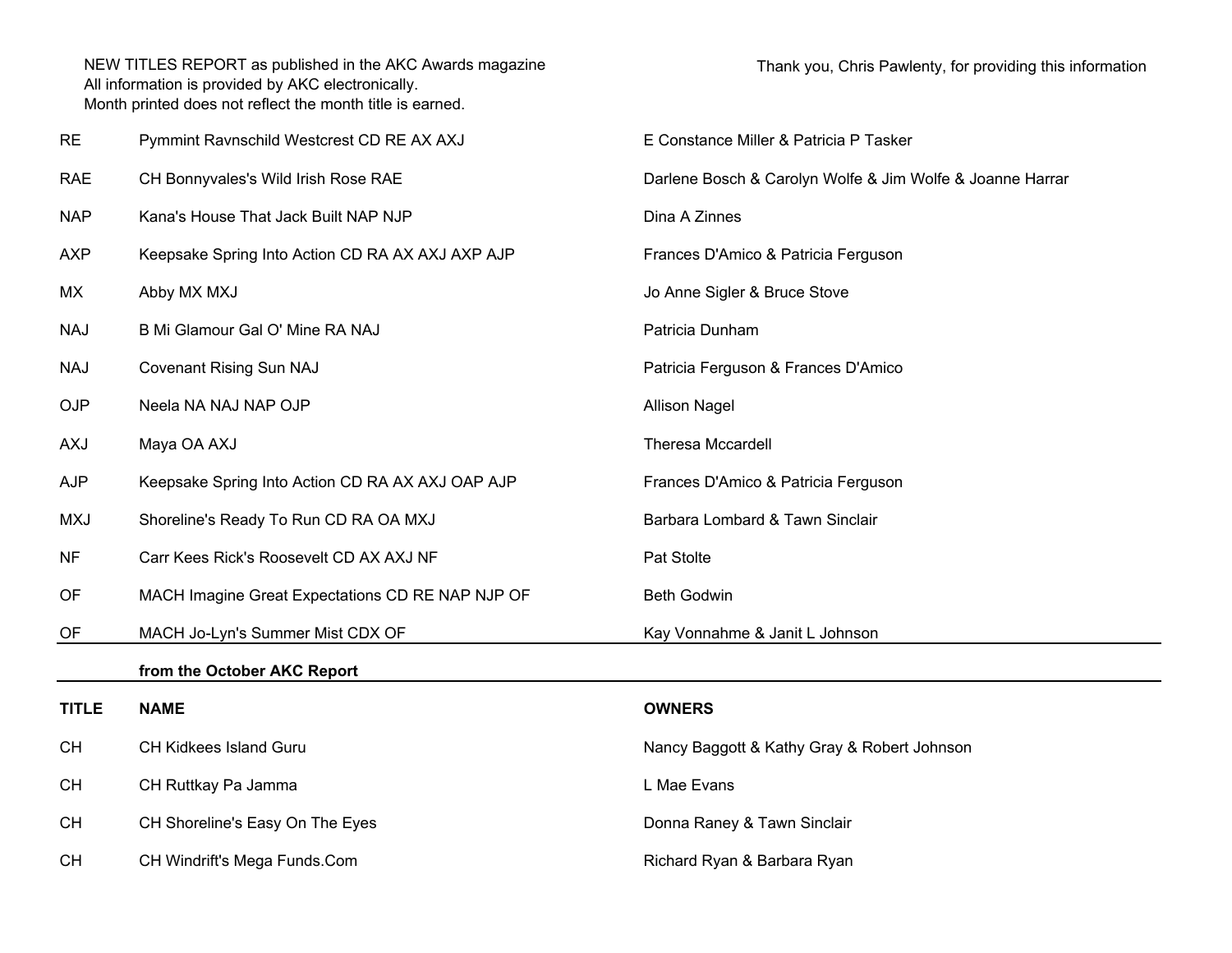| <b>CH</b>    | CH Windrift's Settinsail Rubykees                 | Kimberly Rothwell                                    |
|--------------|---------------------------------------------------|------------------------------------------------------|
| CD           | Sir Reginald Hildebrand CD RE                     | Pamela Hildebrand                                    |
| <b>CDX</b>   | Keepsake Spring Into Action CDX RA AX AXJ AXP AJP | Frances D'Amico & Patricia Ferguson                  |
| <b>CDX</b>   | Vandys Nydia CDX RE NA NAJ                        | Barbara Eng & Carole Henry                           |
| <b>UD</b>    | Star-Kees' Proof Positive UD                      | Ronnie Sue Leith & Jimmy Kranz & Robin L Stark       |
| <b>RN</b>    | Covenant High Priestess RN NAJ                    | Patricia Ferguson & Frances D'Amico & Anita Houchins |
| <b>RN</b>    | Covenant Rising Sun RN NAJ                        | Patricia Ferguson & Frances D'Amico                  |
| <b>RN</b>    | Skyline's Kermit The Dog RN                       | Kristen Cullen & Susan Cullen                        |
| <b>RA</b>    | Ruttkay Autumn Bronze RA TD                       | Daisy Mae Kramer                                     |
| <b>RE</b>    | Darkenwald Second Spirit CDX RE MX MXJ            | Patricia Ferguson & Fran D'Amico                     |
| <b>RE</b>    | Rodney Harold Rufus RE                            | <b>Elizabeth Strick</b>                              |
| <b>NA</b>    | Resqs There Goes Thnabrhood NA NAJ                | Roseann Vorce                                        |
| <b>NA</b>    | CH Vandys Pdq NA                                  | Carole Henry                                         |
| <b>NAP</b>   | Geronimo's Hi Wire Ariel Ist MX MXJ NAP           | Sharon K Woolman                                     |
| OAP          | Neela NA NAJ OAP OJP                              | <b>Allison Nagel</b>                                 |
| <b>NF</b>    | CH MACH2 Copykees' Simply Awesome CD RE NF        | Cherrie Treber & John R Treber                       |
|              | from the November AKC Report                      |                                                      |
| <b>TITLE</b> | <b>NAME</b>                                       | <b>OWNERS</b>                                        |
| CH           | CH Keelypso's Tea Biscuit                         | Cynthia Frederiksen & Soren Frederiksen              |
| <b>CH</b>    | <b>CH Keestonekees Rising Star</b>                | Laura R Domowicz                                     |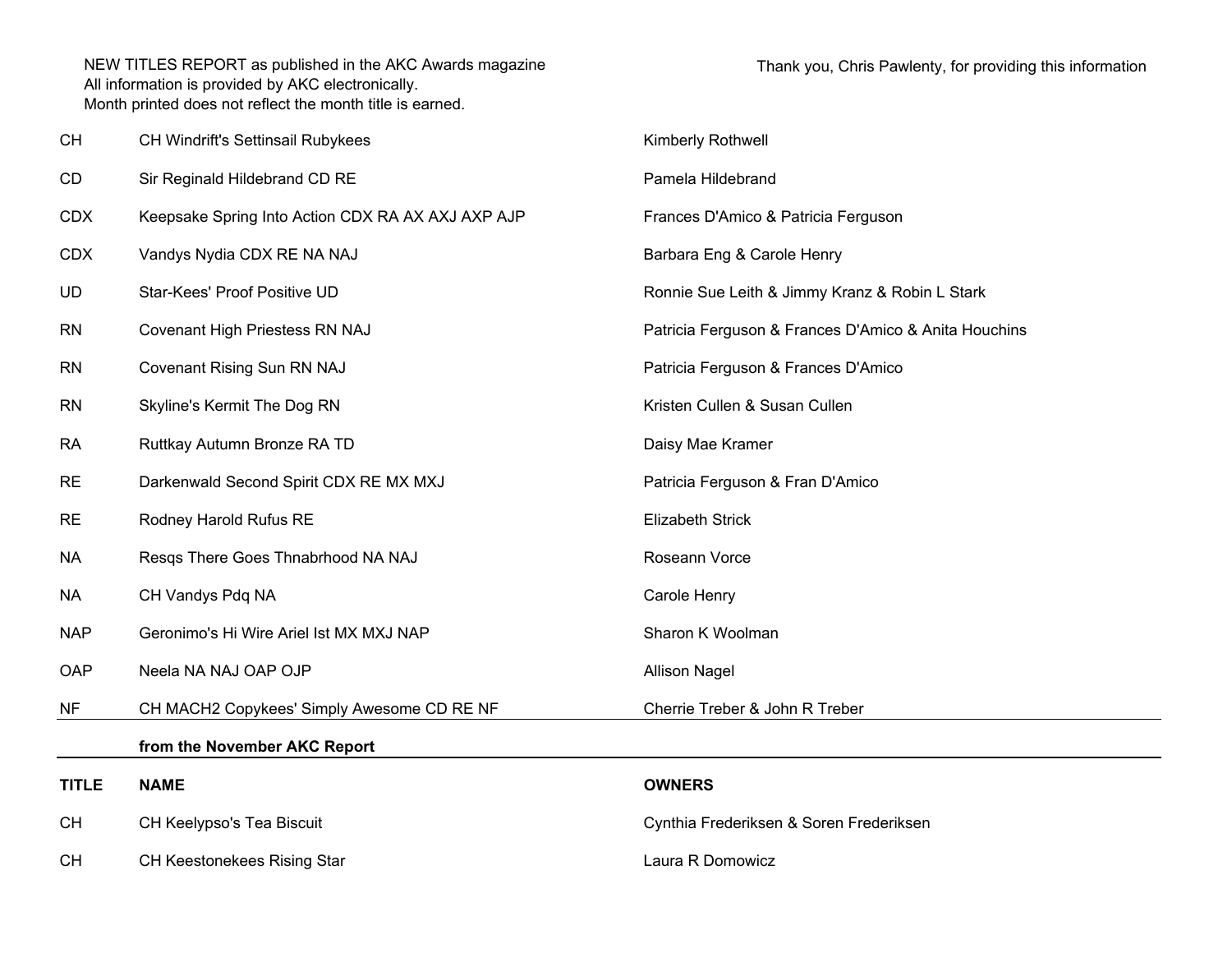| <b>CH</b>  | CH Kimar's Magical Mystery Tour                      | Kimberly Wallace-Schall & Mark Schall              |  |
|------------|------------------------------------------------------|----------------------------------------------------|--|
| <b>CH</b>  | CH Paradise Kees' Bermuda Storm                      | Rick Creager & Linda Samuel                        |  |
| <b>CH</b>  | CH Paragon's Adamas                                  | Mr. Lori Robson                                    |  |
| <b>CH</b>  | CH Purrkees Come By Chance                           | Sheila Taylor                                      |  |
| <b>CH</b>  | CH Quest Stand By Me                                 | Maureen Winters & Jennifer Sturgeon                |  |
| <b>CH</b>  | <b>CH Rainkees Quiet Riot</b>                        | Richard Schultze & Helen L Wymore & Linda Schultze |  |
| <b>CH</b>  | CH Ramkees Chip Off The Ole Bear                     | Patsy Langlois & Ann Terry                         |  |
| <b>CH</b>  | CH Samba's Tea-4-Two At Arklow                       | Elizabeth Winans & Kathy Easter                    |  |
| <b>CH</b>  | CH Skyline's Hook Line 'N Sinker                     | Betty Reed & Bruce Reed                            |  |
| <b>CH</b>  | CH Volfgang D'Arlande                                | Nadege Dubois                                      |  |
| <b>CH</b>  | CH Wild Winds Semper Fi                              | Bonnie M Hammond Brown                             |  |
| <b>CH</b>  | CH Wyndjamr's No Jibe Talking                        | Robin G Skinner & Kenneth J Skinner                |  |
| <b>CDX</b> | Perikee's Rigolo At Achates CDX RE                   | Robin Z Clark                                      |  |
| <b>UD</b>  | CH Daimler Hot Kruisen With Harley UD AX AXJ AXP AJP | <b>Shirley Kilpatrick</b>                          |  |
| <b>RN</b>  | Windrift's Cashing Out RN                            | Melody Tate                                        |  |
| <b>RA</b>  | Imagine The Places You'LL Go RA                      | <b>Marilyn Cornelius</b>                           |  |
| <b>RA</b>  | Kameo's Yakima RA                                    | Jodi Mcgee & Timothy Mcgee                         |  |
| <b>NA</b>  | B Mi Glamour Gal O' Mine RA NA NAJ                   | Patricia Dunham                                    |  |
| <b>NA</b>  | CH Kemont's Double Park NA NAJ                       | Sandra I Lambright & Stephanie Pullen              |  |
| <b>NAP</b> | Dickinson's Docashein CD RA NAP NJP                  | Stacy L Dickinson                                  |  |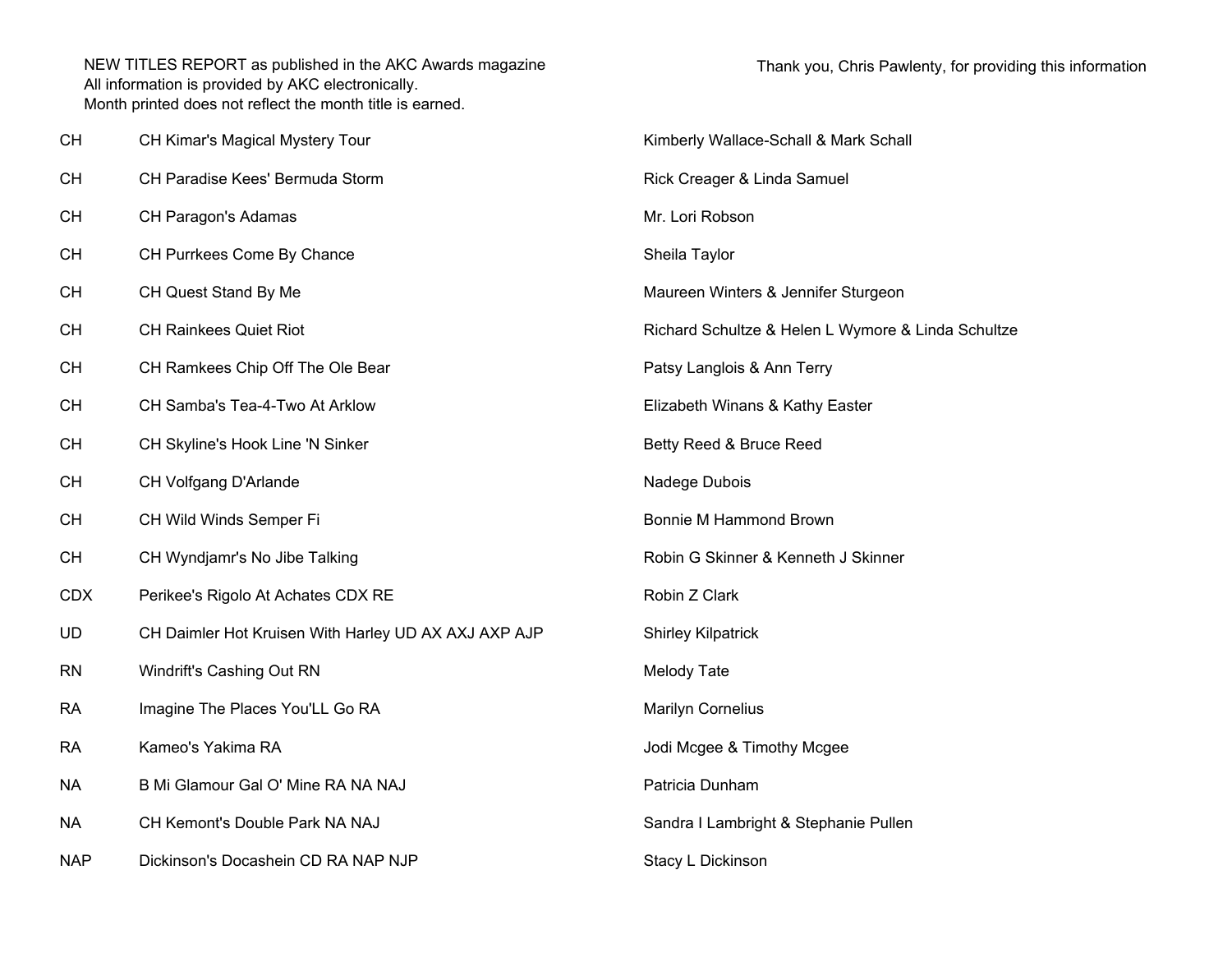| OA           | Vandys Malikei OA NAJ                        | Mary A Nigro & Carole Henry                         |
|--------------|----------------------------------------------|-----------------------------------------------------|
| AX           | Maya AX AXJ                                  | <b>Theresa Mccardell</b>                            |
| AX           | CH Shoreline's Ready T'Winsome AX MXJ        | Kristine Arnds & Tawn Sinclair                      |
| <b>NAJ</b>   | Cari On Count Me In Kodi NAJ                 | Stacey Gong & Ysidro Salinas                        |
| <b>NAJ</b>   | Vandys Malikei NA NAJ                        | Mary A Nigro & Carole Henry                         |
| <b>NJP</b>   | Dickinson's Docashein CD RA NAP NJP          | Stacy L Dickinson                                   |
| <b>NJP</b>   | Geronimo's Hi Wire Ariel Ist MX MXJ NAP NJP  | Sharon K Woolman                                    |
| <b>OJP</b>   | Candray Now And Forever RN AX AXJ NAP OJP    | Linda C Cail                                        |
| MACH4        | MACH4 Afkee's Megamotion XF                  | Maureen Waldron                                     |
|              | from the December AKC Report                 |                                                     |
|              |                                              |                                                     |
| <b>TITLE</b> | <b>NAME</b>                                  | <b>OWNERS</b>                                       |
| <b>CH</b>    | CH Chatawa Key Challenger                    | Christa Walther & Ann Terry                         |
| <b>CH</b>    | CH Gezang Torch Song                         | Patricia Martinez & Maggie Ambrose                  |
| <b>CH</b>    | CH Kee-Royale's Say G'Nite Gracie            | Suzanne A Vessella                                  |
| <b>CH</b>    | CH Keepsake Ice On Fire                      | Margaret Bissell                                    |
| <b>CH</b>    | CH Summerwind Rebo Kees Taboo                | Lucy Ober-Silvey & Jean Gauchat-Hargis              |
| <b>CH</b>    | CH Summerwind's So Intoxicating Of Valindale | Jean Gauchat-Hargis & Joshua Hargis                 |
| <b>CH</b>    | CH Thistledown Chautauqua Belle              | Gary F Johnson & Irene T Maxwell & Sandra K Johnson |
| <b>CH</b>    | CH Tri-Bear's Annie Get Your Gun             | Tina Cherico & Nikki Martin                         |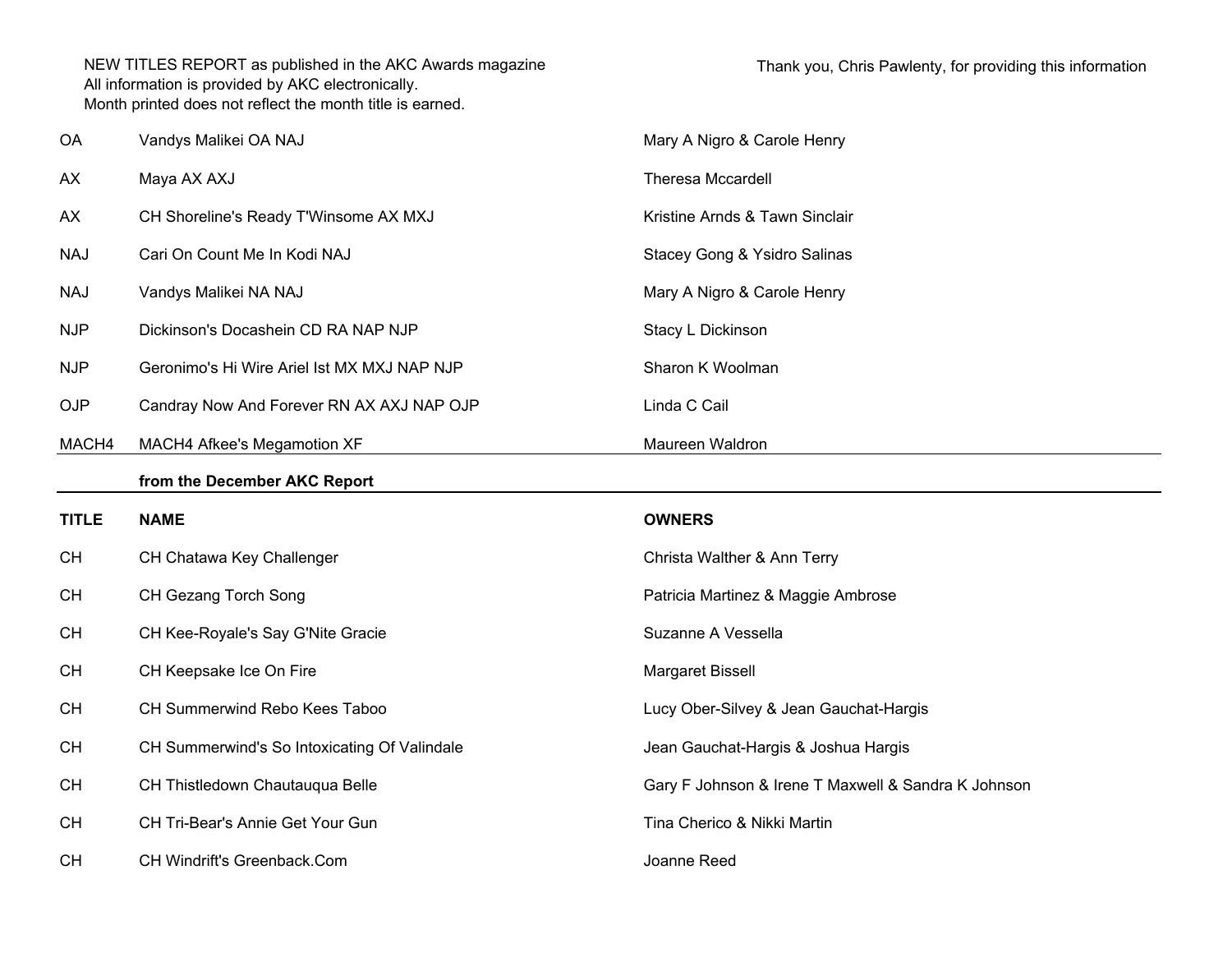| CD           | Allante's Limited Edition CD                         | Lisa L Mueller & Richard L Mueller                   |  |
|--------------|------------------------------------------------------|------------------------------------------------------|--|
| СD           | Kristenborn Iron Duke CD RN                          | Jean Ann Christensen & Harold L Christensen          |  |
| СD           | Rodney Harold Rufus CD RE                            | <b>Elizabeth Strick</b>                              |  |
| CD           | CH Trumpet's Jive Talkin' CD                         | Jane Turnage & Beth Blankenship                      |  |
| CDX          | CH Paradise Kees' Alotta Colada CDX AX OAJ           | <b>Shirley Kilpatrick</b>                            |  |
| UDX          | Keesbrook Secret Celebration UDX RA MX MXJ           | Lila Dann                                            |  |
| UDX4         | CH OTCH MACH Keepsake Moonlight Serenade UDX4        | Margaret Bissell                                     |  |
| <b>UDX12</b> | CH OTCH Klassic's Keeping It Up UDX12 AX AXJ NAP NJP | Bonnie Burman & Terry Burman                         |  |
| RN           | CH Cari-On The Magician RN                           | Jan Nussdorfer & Dale Nussdorfer                     |  |
| RN           | CH Laser's For Sure Keelane UD RN                    | Jane Turnage & Beth Blankenship                      |  |
| RA           | Klassic's Play With Fire CD RA                       | Ann M McHugh                                         |  |
| RA           | Kristenborn Iron Duke CD RA                          | Jean Ann Christensen & Harold L Christensen          |  |
| RA           | Sun-Kiss Roxy RA                                     | Kathleen A Bloden & Donna Williams & Ernest Williams |  |
| <b>RE</b>    | Kameo's Yakima RE                                    | Jodi Mcgee & Timothy Mcgee                           |  |
| RE           | Seamist's Emerald Isle VCD2 RE MX MXJ                | C Jean Munger                                        |  |
| RAE          | CH Jocose Jamaica'N Me Crazy CD RAE                  | Kristina Witzka & Mrs. Maureen Garappolo             |  |
| RAE          | CH Shoreline's Tuff Act To Follow CDX RAE AX MXJ OF  | Tawn Sinclair & John Sinclair                        |  |
| <b>RAE</b>   | CH Vandys Abrasax CDX RAE                            | Wendy C Swimme & Carol Henry                         |  |
| NΑ           | Covenant Rising Sun RN NA NAJ                        | Patricia Ferguson & Frances D'Amico                  |  |
| NΑ           | Daimler's Gizmos 'N Gadgets RN NA                    | Lynne Anderson                                       |  |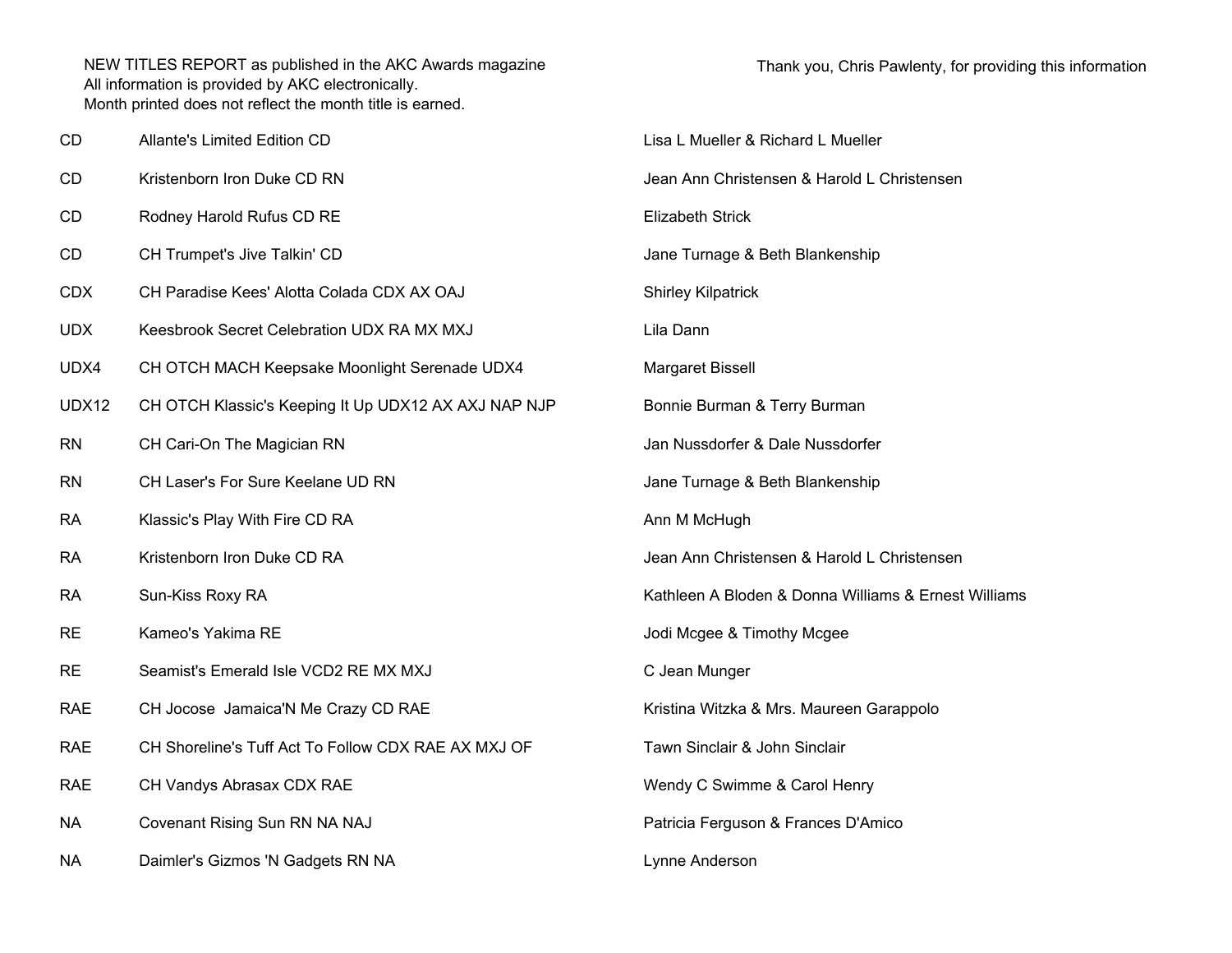| <b>NA</b>         | CH Trumpet's China Cat Sunflower NA               | Ms. Bonnie Hronek & Beth Blankenship  |  |
|-------------------|---------------------------------------------------|---------------------------------------|--|
| <b>NA</b>         | CH Windrift's Little Darling NA NAJ               | Sam Winans & Betsy Elizabeth Winans   |  |
| <b>OA</b>         | Winsome's Uptown Girl OA NAJ                      | Christa Sheek                         |  |
| OAP               | Candray Now And Forever RN AX AXJ OAP OJP         | Linda C Cail                          |  |
| <b>NAJ</b>        | Afkee's Mistress Of The Dark RN NAJ               | Lexie E Billman                       |  |
| <b>NAJ</b>        | CH Windrift's Little Darling NA NAJ               | Sam Winans & Betsy Elizabeth Winans   |  |
| <b>OAJ</b>        | B Mi Glamour Gal O' Mine RA NA OAJ                | Patricia Dunham                       |  |
| <b>AJP</b>        | Candray Now And Forever RN AX AXJ OAP AJP         | Linda C Cail                          |  |
| <b>MXJ</b>        | Geluk Miss Daffodil Hillside CDX AX MXJ           | M Frances Boyle                       |  |
| <b>MXJ</b>        | Keesbrook's Nick O 'Thyme AX MXJ NAP NJP          | Katharine E Murphy                    |  |
| NF                | CH Kemont's Double Park NA NAJ NF                 | Sandra I Lambright & Stephanie Pullen |  |
| <b>NF</b>         | Resq's Kansas Tornado NA NAJ NF                   | Craig Josling & Judith Hintzman       |  |
| OF                | MACH3 Ben OF                                      | Craig Josling & Judith Hintzman       |  |
| <b>XF</b>         | MACH2 Imagine Great Expectations CD RE NAP NJP XF | <b>Beth Godwin</b>                    |  |
| <b>MACH</b>       | MACH Seamist's Emerald Isle VCD2 RE               | C Jean Munger                         |  |
| MACH <sub>2</sub> | MACH2 Imagine Great Expectations CD RE NAP NJP OF | <b>Beth Godwin</b>                    |  |
| MACH <sub>2</sub> | MACH2 Tasmanian Tiki OF                           | Marsha Yaeger                         |  |
| MACH <sub>3</sub> | MACH3 Ben NF                                      | Craig Josling & Judith Hintzman       |  |
|                   | from the January AKC Report                       |                                       |  |
|                   |                                                   |                                       |  |

**TITLE NAME OWNERS**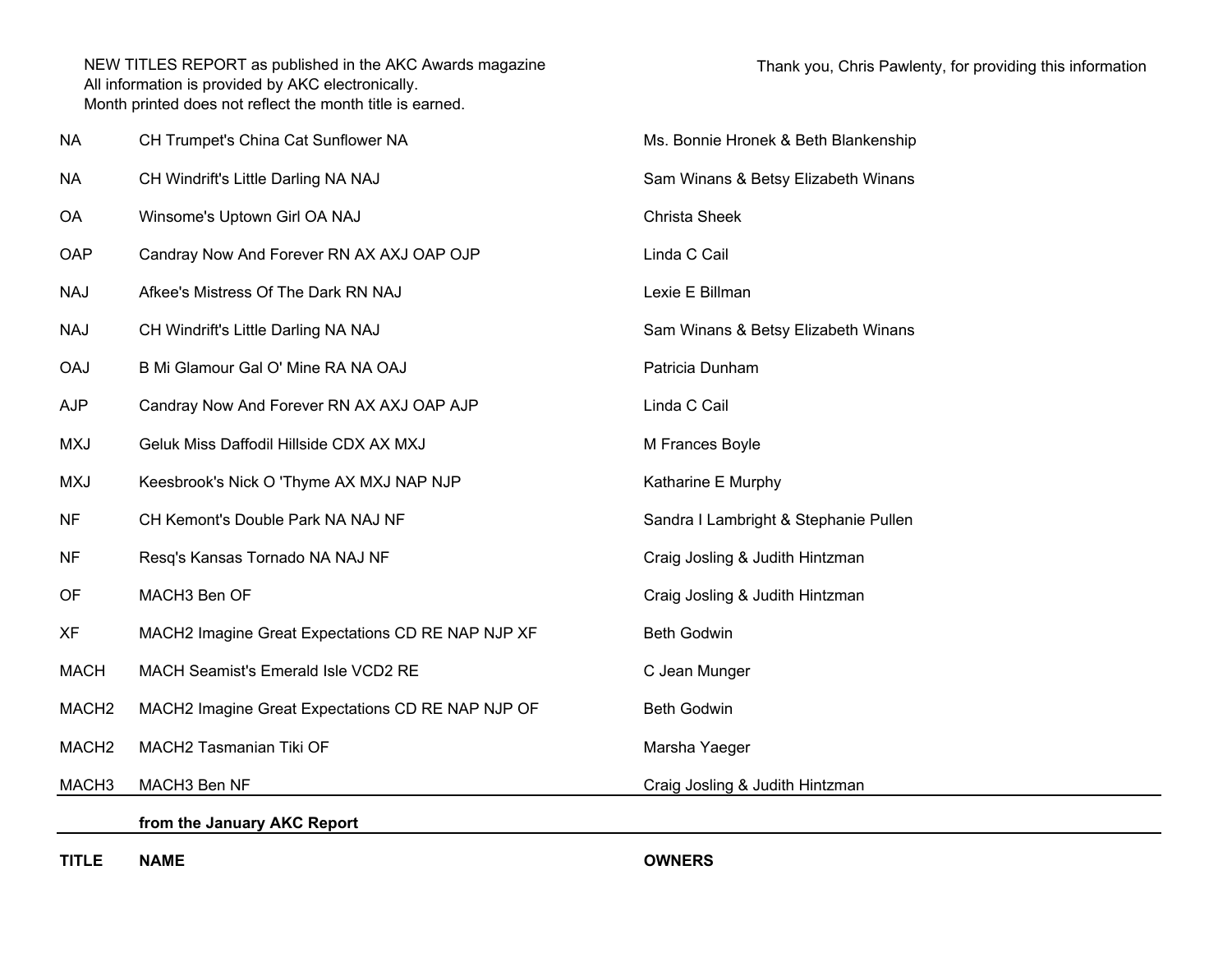| CH        | CH Bonnyvale's Picture Of Wolfers    | Darlene Bosch & Rob Fowler & Bonnie Fowler                            |
|-----------|--------------------------------------|-----------------------------------------------------------------------|
| <b>CH</b> | CH Chatawa Key To My Heart           | Christa Walther & Ann Terry & Janice Harris & Robin Harris            |
| <b>CH</b> | CH Kalmia Guns N' Roses              | Maryellen Grace & Irene V Fonseca & Richard Lentini & Carolyn Lentini |
| CH        | CH Kameo's Got It                    | Cynthia Turnbull                                                      |
| CH        | <b>CH Lamotte Thunder Rolls</b>      | Irene Munson & Betty Munson & Patsy Bradberry                         |
| <b>CH</b> | CH Lil Haven Guardian Angel          | Janice Harris & Connie Russell                                        |
| <b>CH</b> | CH Paragon's Emerald Callaway        | Lori Robson & Tamara Williams                                         |
| CH        | CH Parrkees Cruisin' For A Bruisin'  | Eileen A Parr & James K Parr                                          |
| CH        | CH Ruttkay Sam I Am                  | L Mae Evans                                                           |
| <b>CH</b> | CH Skyline Okeanos                   | Nob Hadeishi & Irene Hadeishi                                         |
| <b>CH</b> | CH Sprookje Lunar Appellation        | Sal Sorice & Melanie Sorice                                           |
| <b>RN</b> | <b>Bearkees Stocking Stuffer RN</b>  | Paul Slater & Miriam Slater                                           |
| <b>RN</b> | CH Bonnyvale's By Special Request RN | James M Wolfe & Joanne Harrar & Darlene Bosch & Carolyn H Wolfe       |
| <b>RN</b> | Keedox High Flyer RN                 | Karen Squier                                                          |
| <b>RN</b> | Shaker Hill Moli V Greenkees RN      | Alice L Thayer                                                        |
| <b>RN</b> | Shorelines Sea Ready RN NJP          | Jocelyn Tipple                                                        |
| <b>RN</b> | Tapestry's Matinee Idol RN           | Donna L Schmitt                                                       |
| RA        | CH Foxfair Impetuous RA              | Deborah A Lynch & Jeanne Buente                                       |
| RA        | Sabu Boo-Bear Sabbath CD RA          | Charles Andrew Fry & Barbara Fry                                      |
| RE        | B Mi Glamour Gal O' Mine RE NA OAJ   | Patricia Dunham                                                       |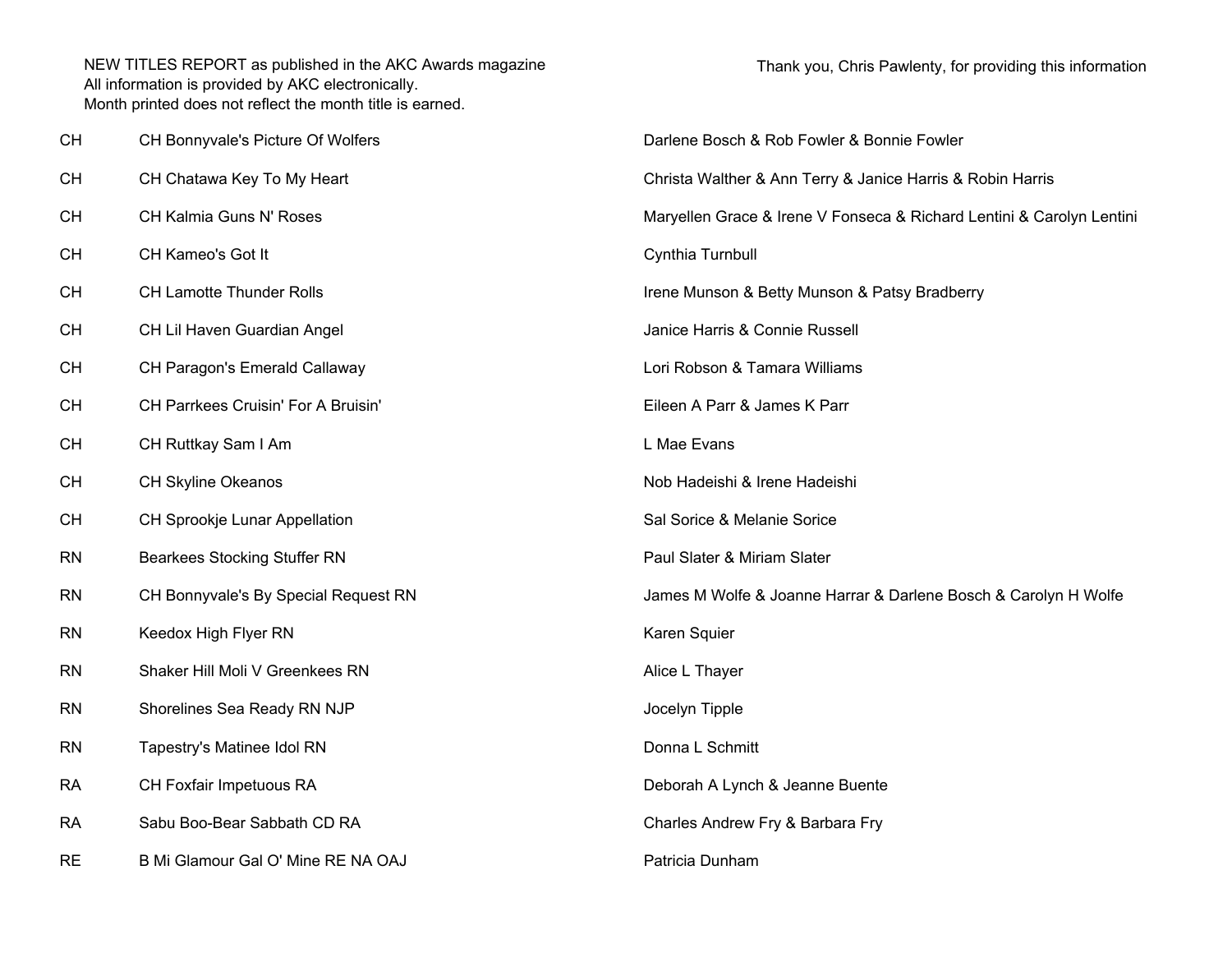| <b>RE</b>  | Imagine The Places You'LL Go RE              | <b>Marilyn Cornelius</b>                                   |
|------------|----------------------------------------------|------------------------------------------------------------|
| <b>RE</b>  | Ruttkay Autumn Bronze RE TD                  | Daisy Mae Kramer                                           |
| <b>RE</b>  | Seamist's Storm On The Horizon CDX RE MX MXJ | C Jean Munger                                              |
| <b>NA</b>  | Covenant High Priestess RN NA NAJ            | Frances D'Amico & Patricia Ferguson                        |
| <b>NAP</b> | CH Keedox Moonshadow Nighthawk CD RN NAP     | Ellen B Kramer                                             |
| <b>OA</b>  | Covenant Rising Sun RN OA NAJ                | Patricia Ferguson & Frances D'Amico                        |
| <b>NAJ</b> | Daimler's Gizmos 'N Gadgets RN NA NAJ        | Lynne Anderson                                             |
| <b>NAJ</b> | CH Daimler's Summer Adventure NAJ            | Joy-Ann Pool                                               |
| <b>NJP</b> | CH Keedox Moonshadow Nighthawk CD RN NAP NJP | Ellen B Kramer                                             |
| <b>OAJ</b> | Covenant Rising Sun RN OA OAJ                | Patricia Ferguson & Frances D'Amico                        |
| <b>OAJ</b> | Resqs There Goes Thnabrhood NA OAJ           | Roseann Vorce                                              |
| <b>AJP</b> | Neela NA NAJ OAP AJP                         | <b>Allison Nagel</b>                                       |
| <b>MXJ</b> | Sylvan Hot 'N Spicy AX MXJ XF                | Phillip Hunt & Loretta Hunt                                |
| <b>NF</b>  | Daimler's Gizmos 'N Gadgets RN NA NAJ NF     | Lynne Anderson                                             |
| <b>NF</b>  | CH Shamrock's Perfect Timing NA AXJ NF       | Sue Ritchie & Shannon Kelly                                |
| OF         | Cari-On Cool Hand Luke NA OAJ OF             | Tom Ballen & Amy Ballen & Rene Sauser & Dennis Lehouillier |
| OF         | CH MACH2 Copykees' Simply Awesome CD RE OF   | Cherrie Treber & John R Treber                             |
| <b>MXF</b> | MACH4 Afkee's Megamotion MXF                 | Maureen Waldron                                            |
|            | from the February AKC Report                 |                                                            |
|            |                                              |                                                            |

**TITLE NAME OWNERS**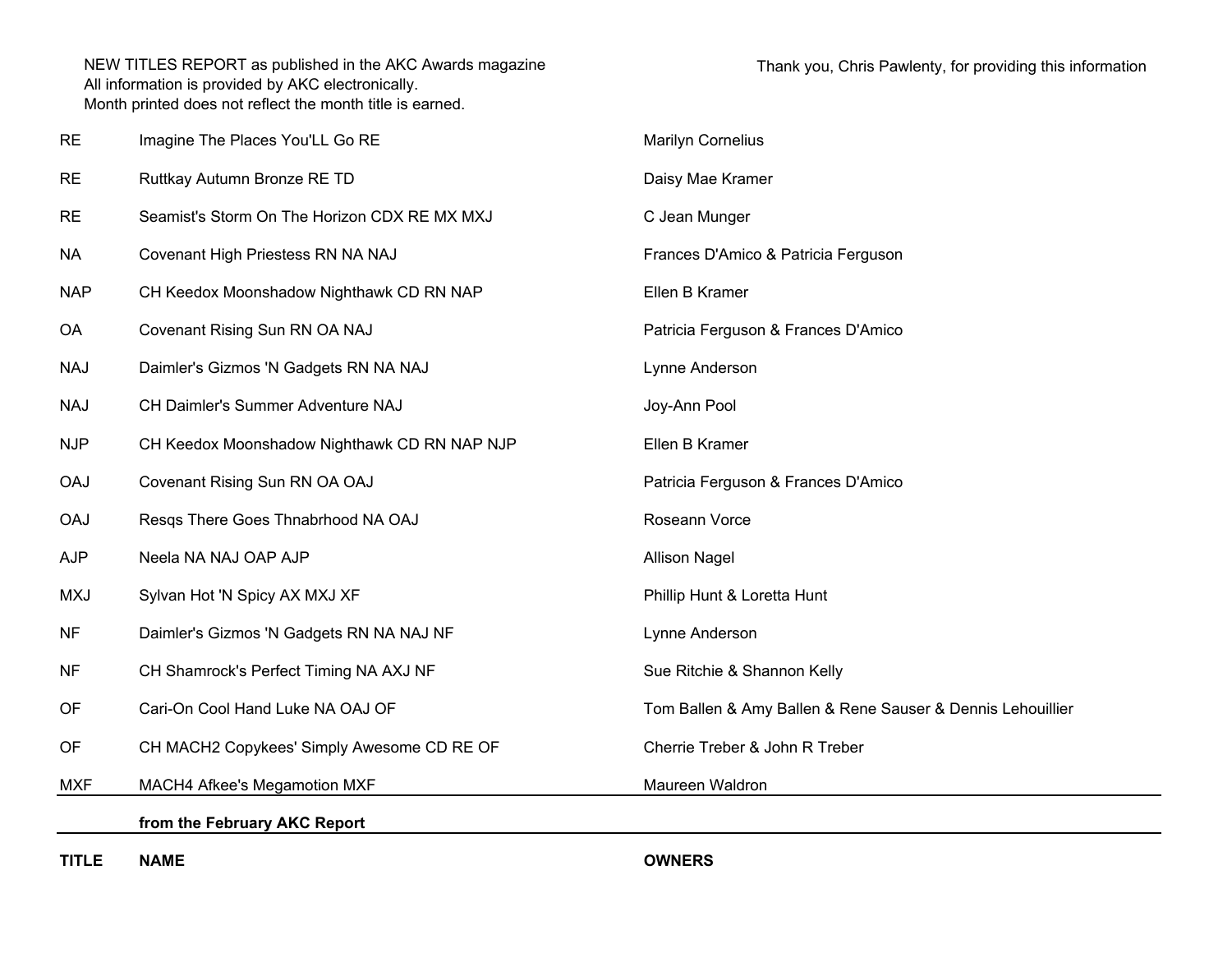| <b>CH</b> | CH Covenants Follow That Dream                       | Anita Houchins                                                        |
|-----------|------------------------------------------------------|-----------------------------------------------------------------------|
| <b>CH</b> | CH Derby's Girl Next Door                            | Patricia Martinez & Ralph Martinez                                    |
| <b>CH</b> | CH Karolina Bonnyval Deal No Deal                    | Darlene Bosch & Patricia Stround                                      |
| <b>CH</b> | CH Sonata's Tis The Season                           | Mark Loesser & Debera A Loesser                                       |
| <b>CH</b> | <b>CH Stellar Magus</b>                              | Linda A Schmidt                                                       |
| <b>CH</b> | CH Summerwind's So Noble                             | Shannon Bedford & Jean Gauchat-Hargis & Joshua Hargis & David Bedford |
| <b>CH</b> | CH Vosdal's That Petty Magic Star                    | LaNora Madden & Paul Madden                                           |
| <b>CH</b> | CH Windrift's Private Dancer                         | Joanne Reed                                                           |
| CD        | CH Sherwood Karizma Silverstone CD RN                | Betty Reed & Bruce Reed                                               |
| UDX13     | CH OTCH Klassic's Keeping It Up UDX13 AX AXJ NAP NJP | Bonnie Burman & Terry Burman                                          |
| <b>RN</b> | Bonnyvale's Special Addition RN                      | James M Wolfe & Joanne Harrar & Darlene Bosch & Carolyn H Wolfe       |
| <b>RN</b> | Cari-On Kaisee's Sno-Angel RN                        | Patricia L Voyles                                                     |
| <b>RN</b> | Enreveyar Carmen RN NA                               | Janice Moran                                                          |
| <b>RN</b> | Foxfair Puttin' On The Ritz RN                       | Anita Williams & Jeanne Buente                                        |
| <b>RN</b> | Jody's Bandito CD RN OA NAJ OAP OJP                  | Gayle Garbush                                                         |
| <b>RN</b> | CH Sherwood Karizma Silverstone RN                   | Betty Reed & Bruce Reed                                               |
| <b>RN</b> | CH Trumpet's Jive Talkin' CD RN                      | Jane Turnage & Beth Blankenship                                       |
| <b>RN</b> | CH Winsome's Check Me Over RN                        | Kristine Arnds & Tawn Sinclair & Charlene Valdez                      |
| <b>RA</b> | CH Laser's For Sure Keelane UD RA                    | Jane Turnage & Beth Blankenship                                       |
| <b>RE</b> | Dickinson's Docashein CD RE NAP NJP                  | Stacy L Dickinson                                                     |